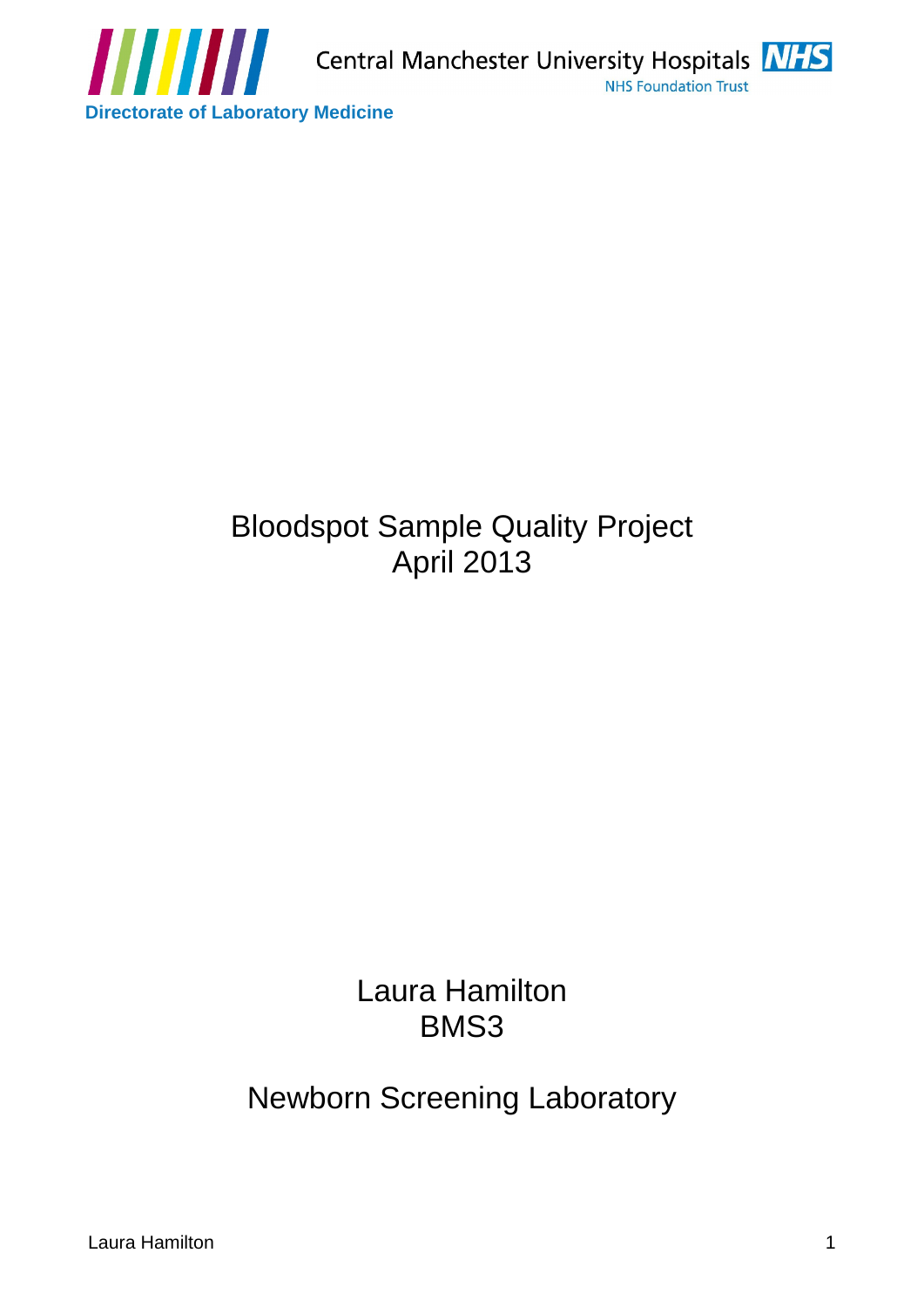

**Directorate of Laboratory Medicine**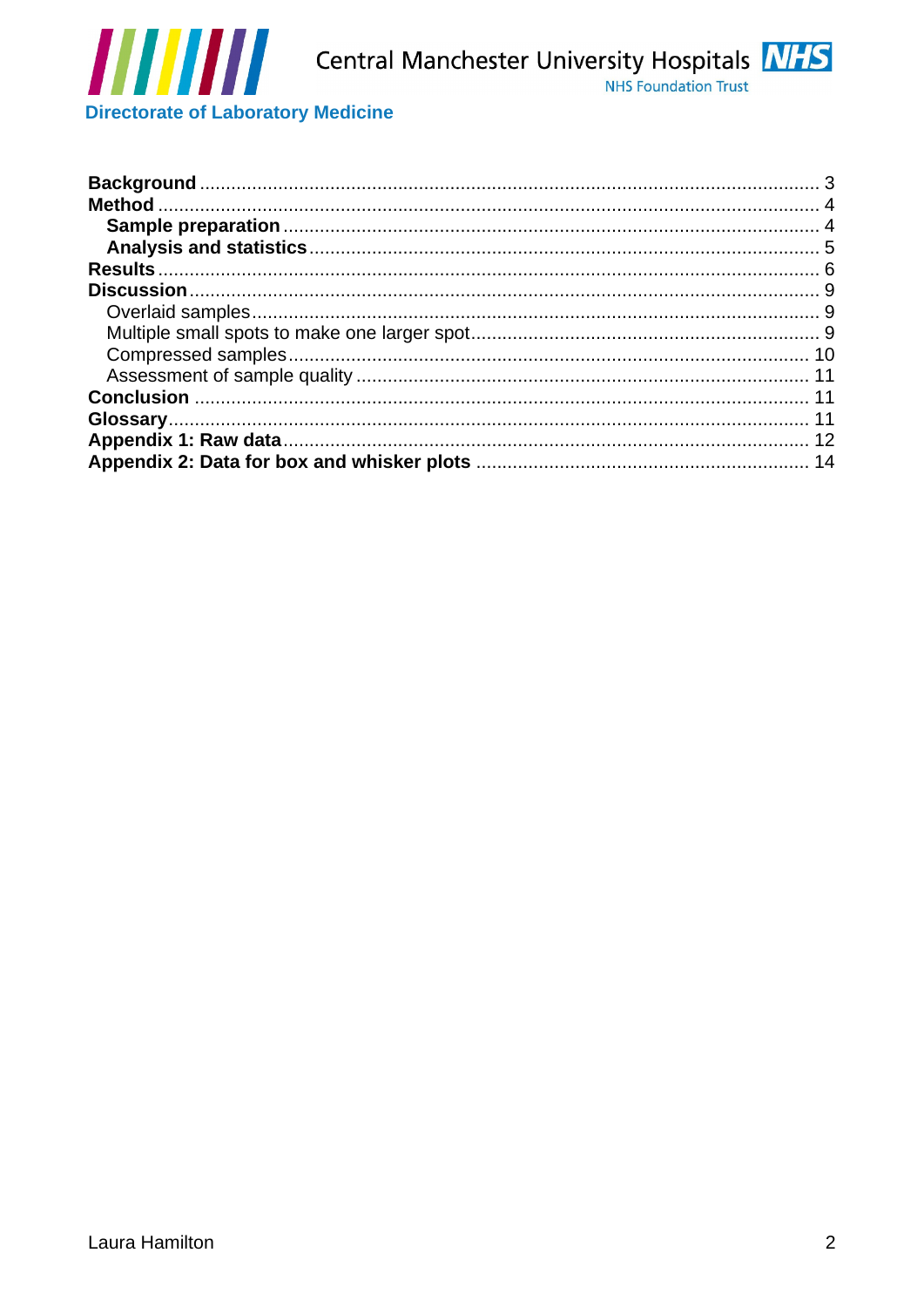

# **Background**

Newborn screening for phenylketonuria (PKU), congenital hypothyroidism (CHT), sickle cell disease (SCD), cystic fibrosis (CF) and medium-chain acyl-CoA dehydrogenase deficiency (MCADD) is recommended for all babies in the UK by the National Screening Committee. Newborn bloodspot screening is offered to all newborn babies up to one year of age and aims to detect and provide treatment for those children who have the potential to develop disease. There are currently nine standards that are to ensure that all aspects of the screening process are performed at an acceptable level of quality.

In 2008, new standards were introduced in addition to the original six standards. One of the standards that were introduced was Standard 5 – Quality of blood spot sample. This standard sets an avoidable repeat rate and has the aim of reducing the number of repeat samples due to avoidable reasons such as:

- Baby too young (sample taken on or before day 4)
- Sample taken too soon after a transfusion (less than 72 hours after transfusion)
- Unsuitable sample (e.g. bloodspot card past the expiry date, contamination, sample received more than 14 days after being taken, anti-coagulated sample, no NHS number)
- Insufficient sample (e.g. blood not soaked all the way through the card)
- Unsatisfactory sample (e.g. multilayered, multispotted).

Repeat samples requested for any of these 'avoidable' reasons may cause delay in the identification and treatment of screen positive babies, anxiety to parents, distress to babies and places a strain on the laboratory and midwifery in terms of both workload and resources. The contract of the contract of the contract of the contract of the contract of the contract of the contract of the contract of the contract of the contract of the contract of the contract of the contract of the

**Example the Example (Figure 11)**<br> **Example 11)**<br> **Example 11) Control in the control in the control in the control in the control in the control in the second formula Hamilton (EHT), is a<br>
Newton scenaring for phenylete** The core standard for avoidable repeat rate is less than or equal to 2.0% with the developmental standard being less than or equal to 0.5%. The avoidable repeat rate for samples analysed in the Manchester Newborn Screening Laboratory is currently 4.0% (Q3 2012 figures), most of which is due to poor sample quality. There have been various initiatives both in the community and laboratory to address sample quality including laboratory visits for midwives and targeted training for midwives who repeatedly submit poor quality samples. In order to determine whether there is an effect on newborn bloodspot screening results from poor quality bloodspots, it was decided to investigate the actual effect of producing spots with excess blood (i.e. multilayered or multispotted), or

those that have been compressed.<br>Blood from a laboratory volunteer was obtained so that these experiments could be performed. As the volunteer had low (normal) levels of some of the analytes in their blood, it was necessary to 'spike' the blood with exogenous materials. An increased Thyroid Stimulating Hormone (TSH) level (used to screen for Congenital Hypothyroidism) was produced by the addition of quality assurance material containing TSH. A measurable Immuno Reactive Trypsin (IRT) level (used to screen for Cystic Fibrosis) was produced by the addition of a small amount of faecal material (known to have high IRT concentrations).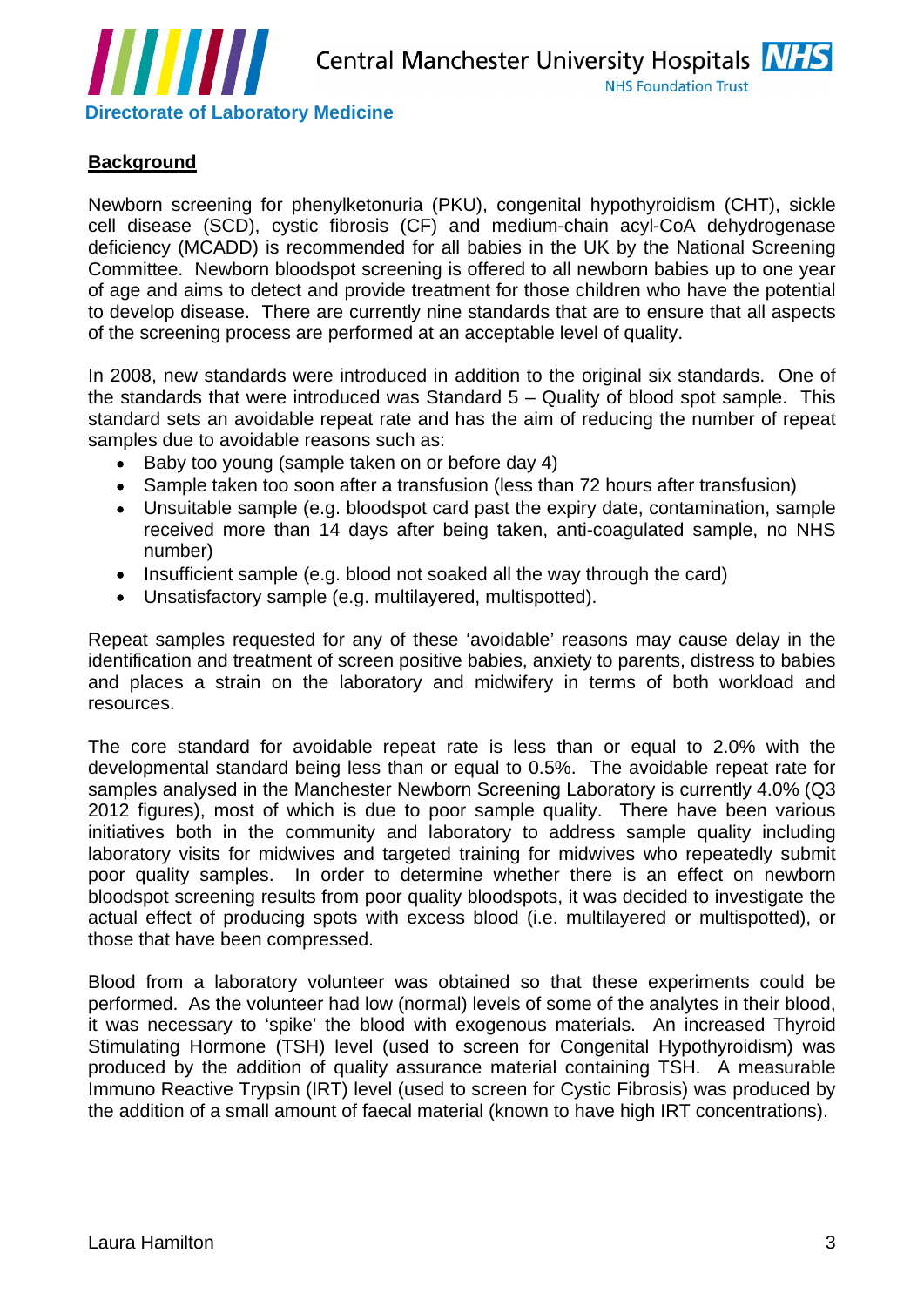

# **Method**

## **Sample preparation**

25ml whole blood (heparinised) was collected from a laboratory volunteer and a faeces sample was obtained from specialist biochemistry (discarded during the routine processing of faecal sugar analysis).

## Spiked TSH samples

The TSH concentration of the volunteers' blood was a normal value of approximately 0.9mU/L. In order to determine the effect of multilayering around the critical concentrations such as the cut-off for requesting a repeat sample due to a borderline TSH result, a higher TSH concentration was required. The laboratory has quality control material which contains a high concentration of TSH of approximately 37mU/L (BioRad Lyphochek Immunoassay plus level  $3 - LY3$ ). This material was used to spike the whole blood in order to produce a TSH concentration of approximately 9mU/L (500µl LY3 was added to 1500µl whole blood and mixed thoroughly prior to being spotted onto bloodspot cards).

## <u>IRT</u> and the second second second second second second second second second second second second second second

A small amount of faecal material was mixed with de-ionised water to produce an IRT rich liquid. Two samples were prepared with the addition of different amounts of faecal material (sample 1: 50µl faecal material added to 1ml whole blood and sample 2: 100µl faecal material added to 1ml whole blood) which produced blood with 74.6ng/mL and 127ng/mL IRT respectively (on preliminary testing). Sample 1 had the lower concentration which allowed the affect of multilayering around the cut-off for DNA testing to be investigated, and so sample 1 was used for the study. The sample was thoroughly mixed prior to being spotted onto bloodspot cards.

## <u>Bloodspots</u> in the second second second second second second second second second second second second second second second second second second second second second second second second second second second second second

A set of 6 cards was produced for each of the analytes investigated. Within this set was a card with single spots to replicate the ideal/reference sample type. There was also a card with spots that had been compressed after the blood had been applied to the card. Four other cards were produced within this set which simulated different types of multilayering. These were 2 spots overlaid whilst the original spot was still wet (**m/l 1**), 1 spot applied to a spot that had dried (**m/l 2**), 1 spot applied to the top of the card and re-applied on the bottom of the card (**m/l 3**) and application of 4 small spots to make one larger spot (**m/l 4**). Photographs of these cards can be seen in figure 1.

**EVENIES Associates of Laboratory Medicine**<br>
We have a **MET of Laboratory Medicine**<br>
Method<br> **Method**<br> **Method**<br> **Standard Method**<br> **Standard Method**<br> **Standard Method**<br> **Standard Method**<br> **Standard Method**<br> **Standard Meth** It is easy to see that the samples where 2 drops of blood have been applied to the same area (m/l 1 and m/l 3) are a lot bigger than the single spot produced from individual drops of blood. The sample produced to show a second spot being applied to a dry spot (m/l 2) produces spots that are a similar size to single spots, sometimes these are a bit bigger than in this photograph, but smaller than those seen in m/l 1 and m/l 3. There is usually evidence of the second spot visible on the bloodspot (either as dried blood or a smaller spot within the larger original spot). The spots that were produced by applying several small spots to the same area (m/l 4) show how varied a sample this can produce. There are some spots which obviously show 4 smaller spots, but some of them are less clear. The last set of spots is where the single drop of blood has been compressed and this is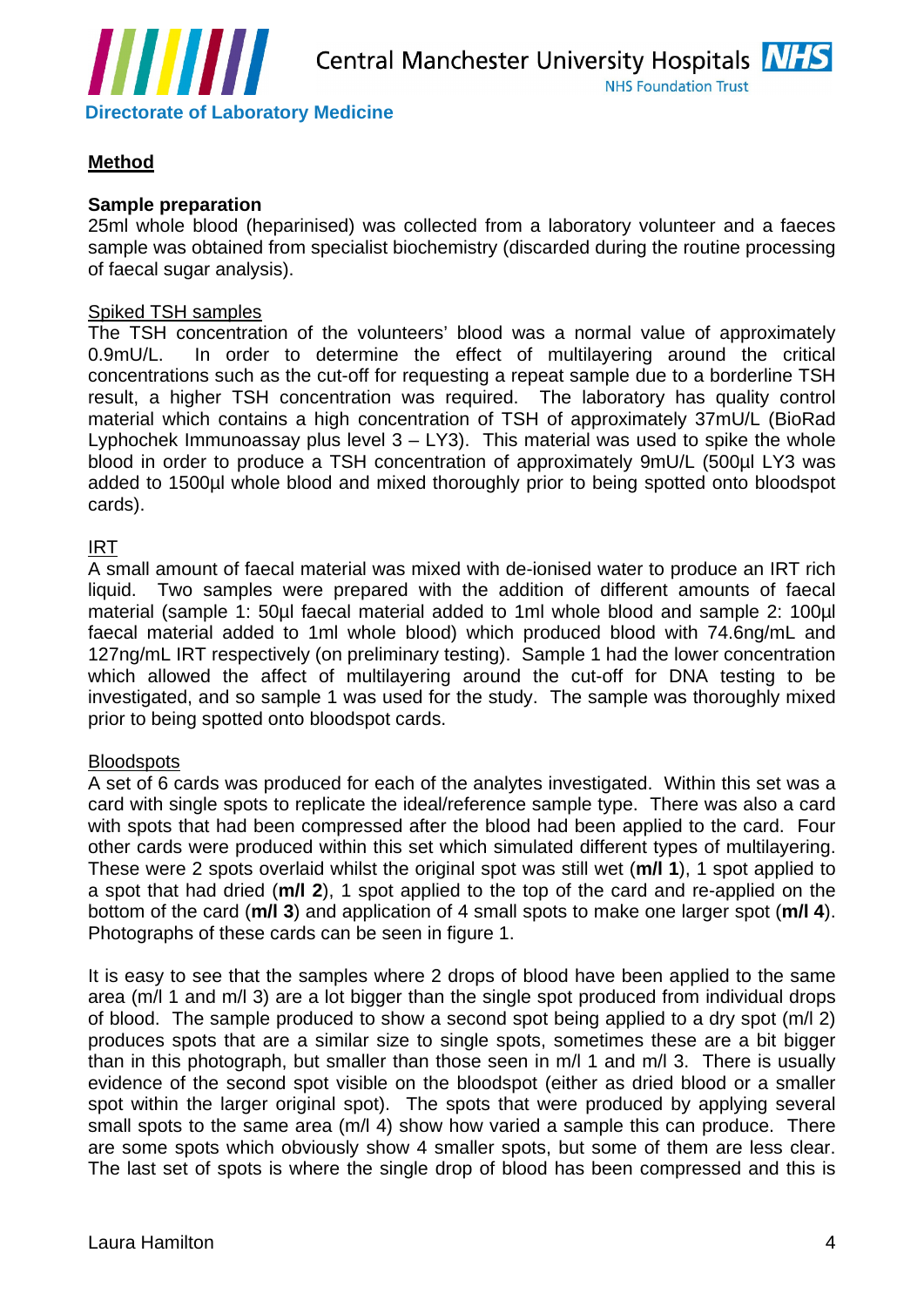

less easy to detect. The centre of the spots tend to be more pale than normal (compare with single spots) and tend to be larger but this is not always very obvious.



Figure 1: Bloodspot samples prepared from fresh blood. The contract of the contract of the contract of the contract of the contract of the contract of the contract of the contract of the contract of the contract of the contract of the contract of the contract of the con

Top row (from left to right): single spot (a), m/l 1 (b), m/l 2 (c).

Bottom row (from left to right): m/l 3 (d), m/l 4 (e),

**Analysis and statistics** Each of these cards were sampled (punched) randomly 10 times and analysed within the same batch for each of the analytes. This approach was taken to eliminate any of the differences seen being attributed to analytical variation.

The results were analysed statistically using the one sided t-test. Box and whisker plots were generated for all analytes.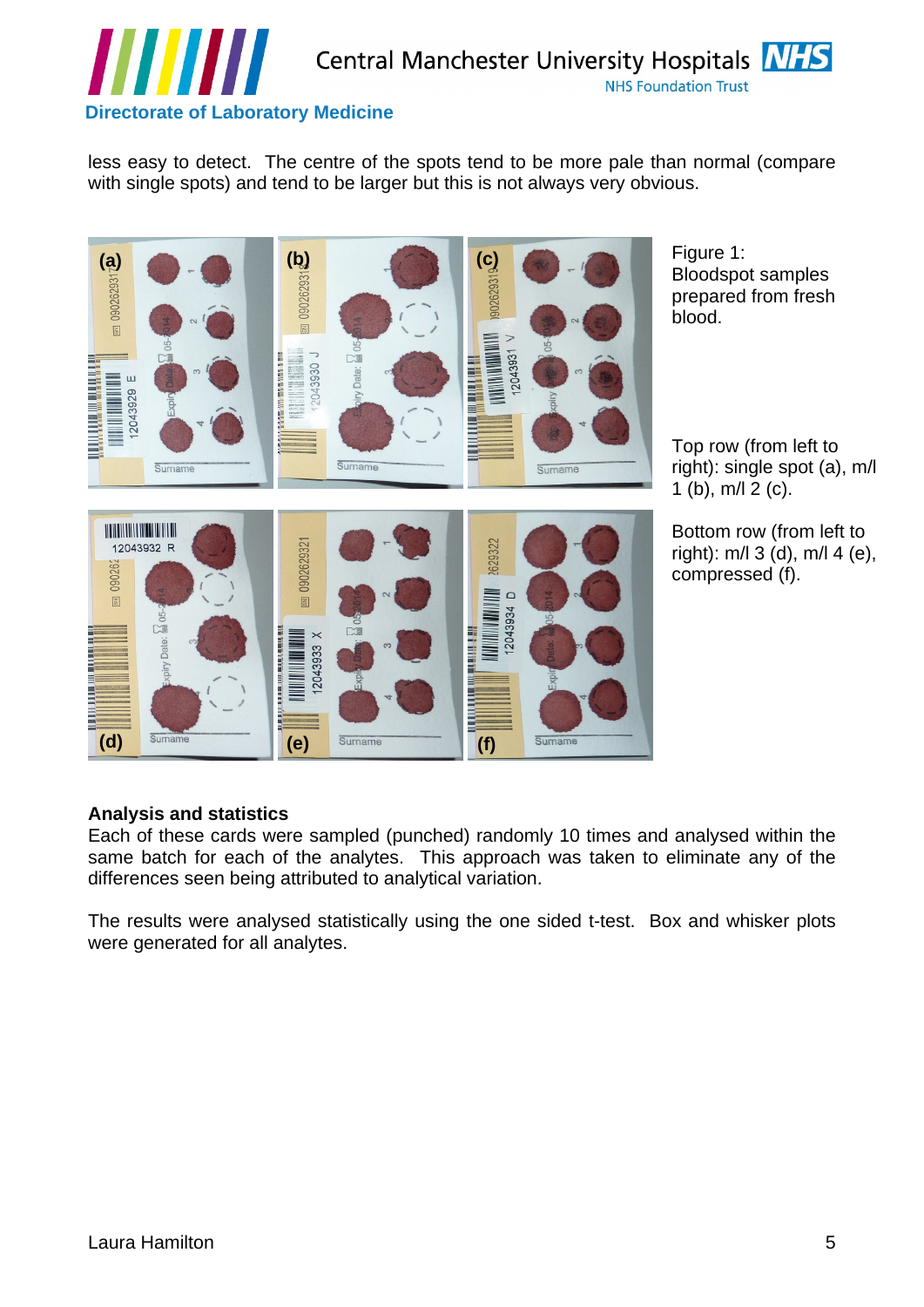

# **Results**

Box and whisker plots clearly demonstrate that results for multilayered (of all types) and compressed samples are different both in average concentration and variation of results when compared to the results obtained in the single spotted sample, and this is the case for all analytes (figure 2). Raw data are displayed in Appendix 1. Data for box and whisker plots are displayed in Appendix 2.

Figure 2: box and whisker plots for all analytes used for standard newborn screening (a) TSH; (b) spiked TSH; (c) IRT; (d) phe/tyr; (e) C8/C10

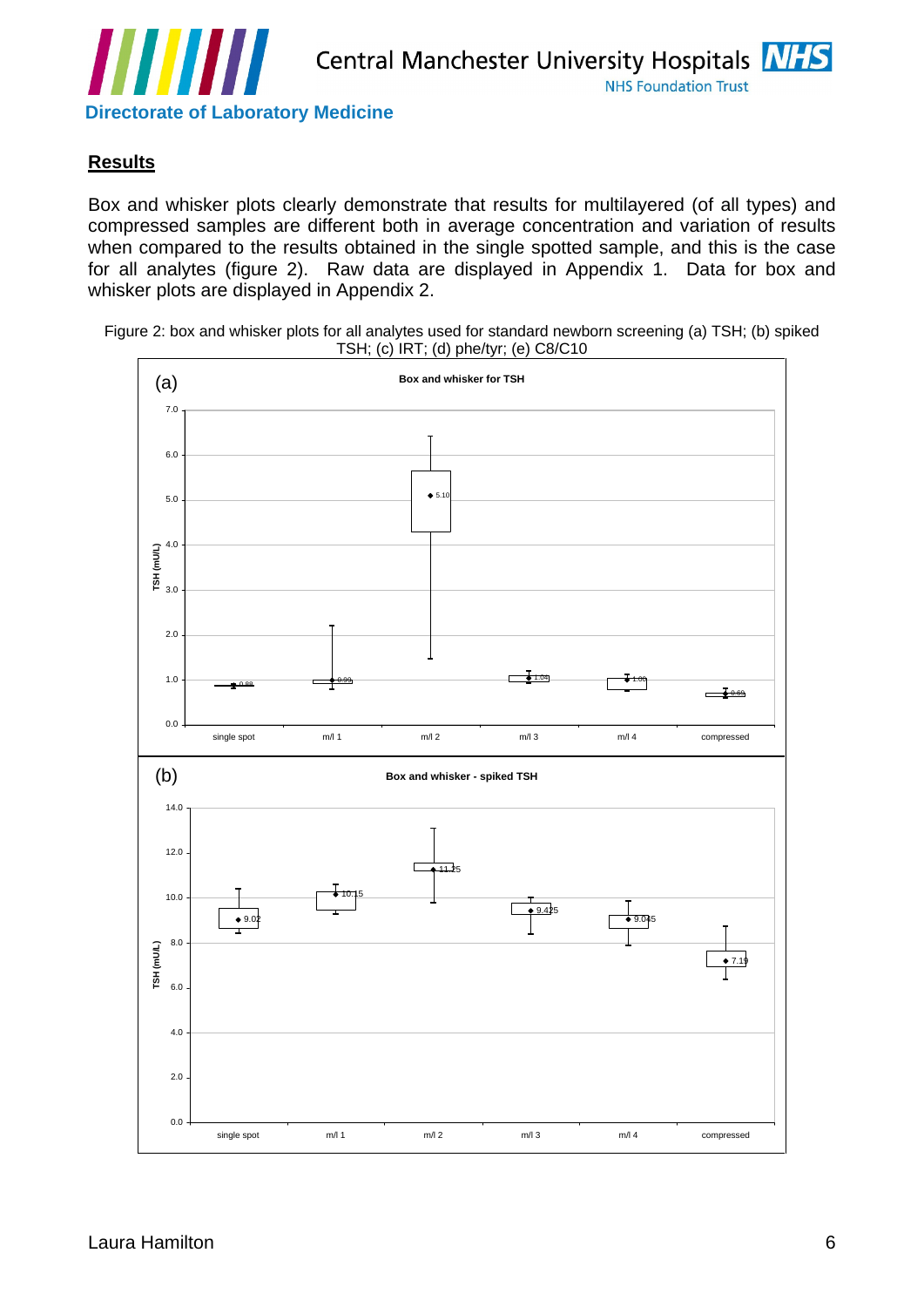

Central Manchester University Hospitals **NHS** 



# **Directorate of Laboratory Medicine**

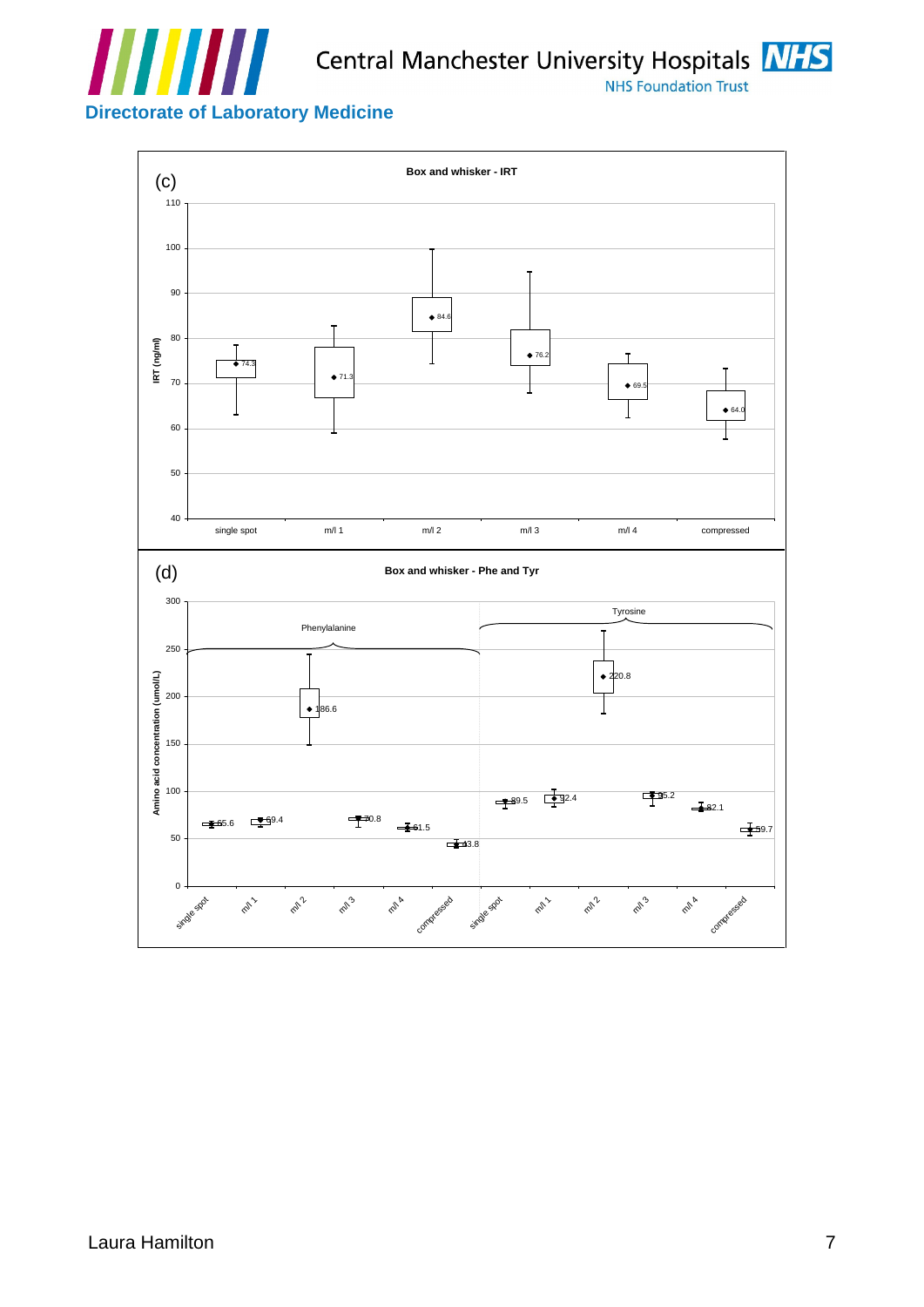

Central Manchester University Hospitals NHS

**Directorate of Laboratory Medicine**



Statistical analysis on these results showed that for all types of multilayering and compression, the results are significantly different when compared to the single spot for all or some of the analytes (table 1).<br>Table 1: statistical evidence for all analytes and types of multilayering. Pink = difference in mean compared

to single spot **is** significantly different, green = difference is **not** statistically significant [met and leu/ileu included which are markers for conditions screened for as part of the extended panel].

|                     |                     | mean difference 95% Confidence Interval | o value |            | average difference 95% Confidence Interval | p value       |  |  |  |
|---------------------|---------------------|-----------------------------------------|---------|------------|--------------------------------------------|---------------|--|--|--|
| TSH                 | $-0.211$            | $-0.538$ to $0.115$                     | 0.188   | $-3.676$   | $-5.066$ to $-2.287$                       | < 0.0001      |  |  |  |
| <b>TSH</b> (spiked) | $-0.779$            | $-1.320$ to $-0.238$                    | 0.0073  | $-2.125$   | $-2.855$ to $-1.395$                       | < 0.0001      |  |  |  |
|                     | 0.78                | 5.13 to 6.69                            | 0.7847  | $-12.58$   | $-18.06$ to $-7.10$                        | 0.0001        |  |  |  |
| Phe.                | $-2.74$             | 5.55 to 0.07                            | 0.0556  | $-126.62$  | -145.77 to -107.47                         | < 0.0001      |  |  |  |
| C <sub>8</sub>      | $-0.004$            | 0.015 to 0.007                          | 0.443   | $-0.245$   | $-0.298$ to $-0.192$                       | < 0.0001      |  |  |  |
|                     | _______<br>$-1.209$ | $-2.236$ to $-0.182$                    | 0.0236  | $-41.474$  | -48.393 to -34.555                         | $\leq 0.0001$ |  |  |  |
| Leu/lleu            | $-9.367$            | -21.562 to 2.828                        | 0.124   | $-508.29'$ | -602.768 to -413.828                       | $\sim 0.0001$ |  |  |  |

|                     | mean difference | 95% Confidence Interval | p value |        | average difference 95% Confidence Interval | p value |
|---------------------|-----------------|-------------------------|---------|--------|--------------------------------------------|---------|
| TSH                 | $-0.169$        | $-0.243$ to $-0.098$    | 0.0002  | 0.073  | 0.190 to 0.044                             | 0.2011  |
| <b>TSH</b> (spiked) | $-0.265$        | 0.810 to 0.280          | 0.3208  | 0.22   | $-0.402$ to $0.842$                        | 0.467   |
| 10T                 | r or<br>-ə.zə   | $-10.92$ to 0.42        | 0.0675  | 2.89   | 1.43 to 7.21                               | 0.1771  |
| Phe                 | $-4.66$         | $-7.59$ to $-1.73$      | 0.0036  | 4.02   | 1.96 to 6.08                               | 0.0007  |
|                     | 0.012           | $-0.020$ to $-0.004$    | 0.008   | 0.012  | 0.004 to 0.020                             | 0.008   |
| Met                 |                 | $-2.141$ to 0.141       | 0.0822  | 1.473  | 0.614 to 2.332                             | 0.002   |
| Leu/lleu            | $-14.816$       | -26.377 to -3.255       | 0.0149  | 16.098 | 7.777 to 24.419                            | 0.0007  |

|              |        | compressed                                      |          |
|--------------|--------|-------------------------------------------------|----------|
|              |        | mean difference 95% Confidence Interval p value |          |
| <b>TSH</b>   | 0.187  | 0.128 to 0.245                                  | < 0.0001 |
| TSH (spiked) | 1.79   | 1.143 to 2.437                                  | < 0.0001 |
| DT           | 8.4    | 4.07 to 12.73                                   | 0.0007   |
| Phe          | 21.14  | 18.67 to 23.61                                  | < 0.0001 |
| $\sim$<br>ပ၀ | 0.034  | 0.027 to 0.041                                  | < 0.0001 |
| Met          | 6.801  | 5.760 to 7.842                                  | < 0.0001 |
| Leu/lleu     | 78.255 | 68.221 to 88.289                                | < 0.0001 |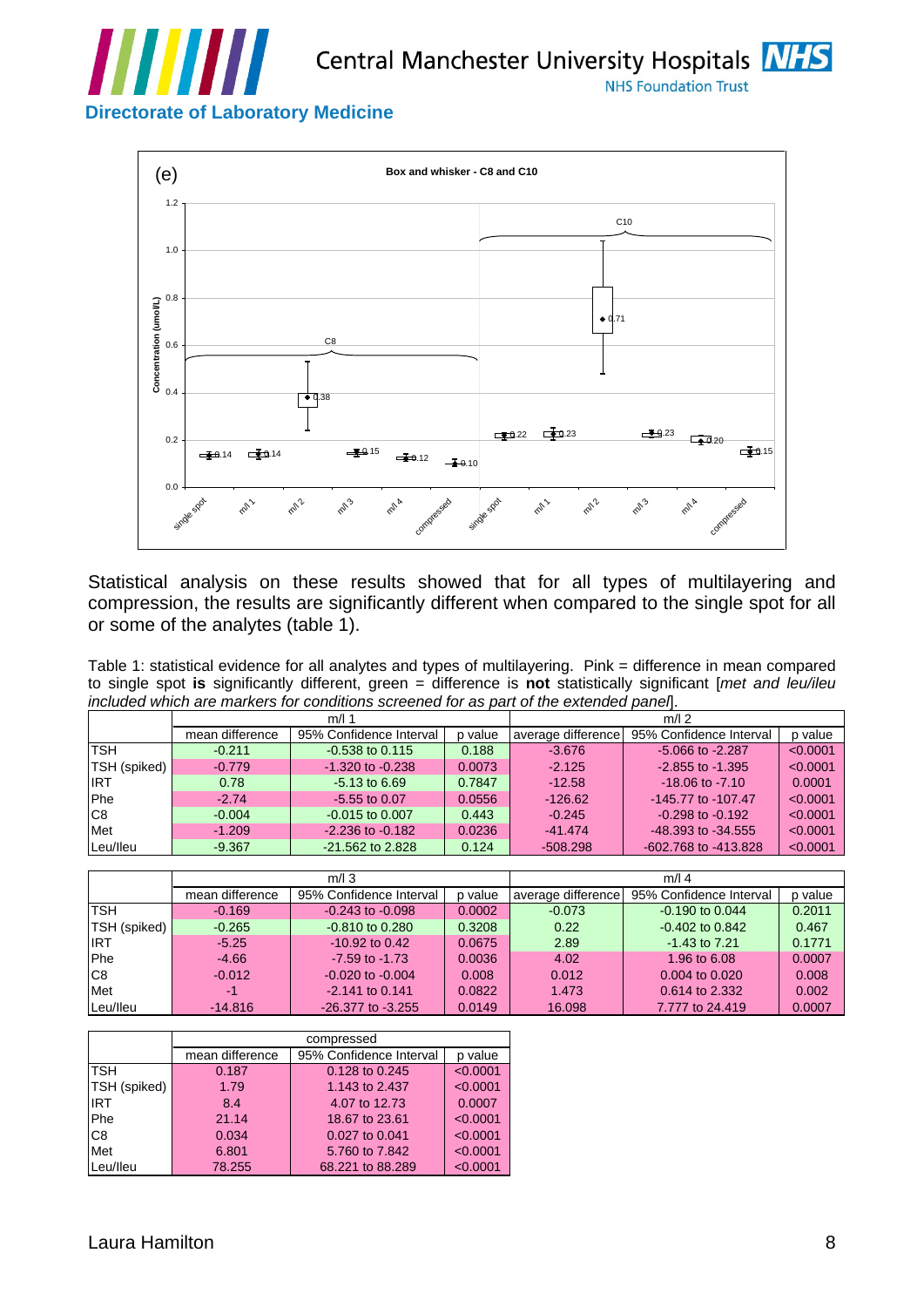

Negative values for mean difference and 95% confidence intervals indicate that the results from the multilayered/compressed samples are higher than from the reference (single spot) sample. Positive values indicate that results from the multilayered/compressed samples are lower than for the reference sample.

# **Discussion**

### Overlaid samples

**Example 18 and 18 and 18 and 18 and 18 and 18 and 18 and 18 and 18 and 18 and 18 and 18 and 18 and 18 and 18 and 18 and 18 and 18 and 18 and 18 and 18 and 18 and 18 and 18 and 18 and 18 and 18 and 18 and 18 and 18 and 18** The box and whisker plots show that for all multilayered samples that are more than one spot applied on top of each other (m/l 1, m/l 2 and m/l 3) the results are higher than for the results for the single spot. This is particularly strongly demonstrated with m/l 2 (a wet spot applied over a dry spot) where the differences are very strongly statistically significant  $(p<0.0001)$  for all analytes. For m/l 1 (1 extra spot applied whilst original spot was still wet) and m/l 3 (as for m/l 1 but one applied to top and other to bottom of card), there are still several analytes for which there is a statistical difference, although this is not as strong (p<0.001 to p<0.1).

 This increase in results was expected, and is due to the larger volume of blood on the card. As the results from these types of samples are higher than in the reference sample, it is very unlikely that a positive result will be missed in any baby. In fact, the impact of accepting this type of sample is that false positive results will be more likely. This could mean that there may be added harm due to inappropriate clinical referral, diagnostic test samples being taken and the associated anxiety for the families of these babies.

However, the current laboratory practice is to request repeat samples to be taken on all babies who have had a (detectably) multilayered sample taken. By applying the analytical and clinical cut-offs to overlaid samples, it will be possible to reduce the number of babies who are re-bled unnecessarily and only repeat those that fall above the designated cut-off.

## **Recommendation: any samples that are multilayered but whose results fall below analytical or clinical cut-offs may be reported.**

#### Multiple small spots to make one larger spot

Samples where multiple small spots are applied to the card in order to make one whole spot (m/l 4) have both areas of overlayering and sparse areas where blood has not soaked through the card adequately. This means that the sample is not homogeneous and results may therefore differ depending on where the spot is punched. This is demonstrated by looking at the box and whisker plots (figure 2). Results for all analytes (except TSH) are lower from these multilayered samples than for the single spotted samples. Table 2 shows the mean concentrations for all analytes for single spot and m/l 4 as well as the %

difference between the results.<br>As the results for m/l 4 are mostly lower than for the reference (single) spot, the impact would be that false negatives may be more likely if this type of sample was accepted. This represents a significant risk of harm to the screened population and the screening programme.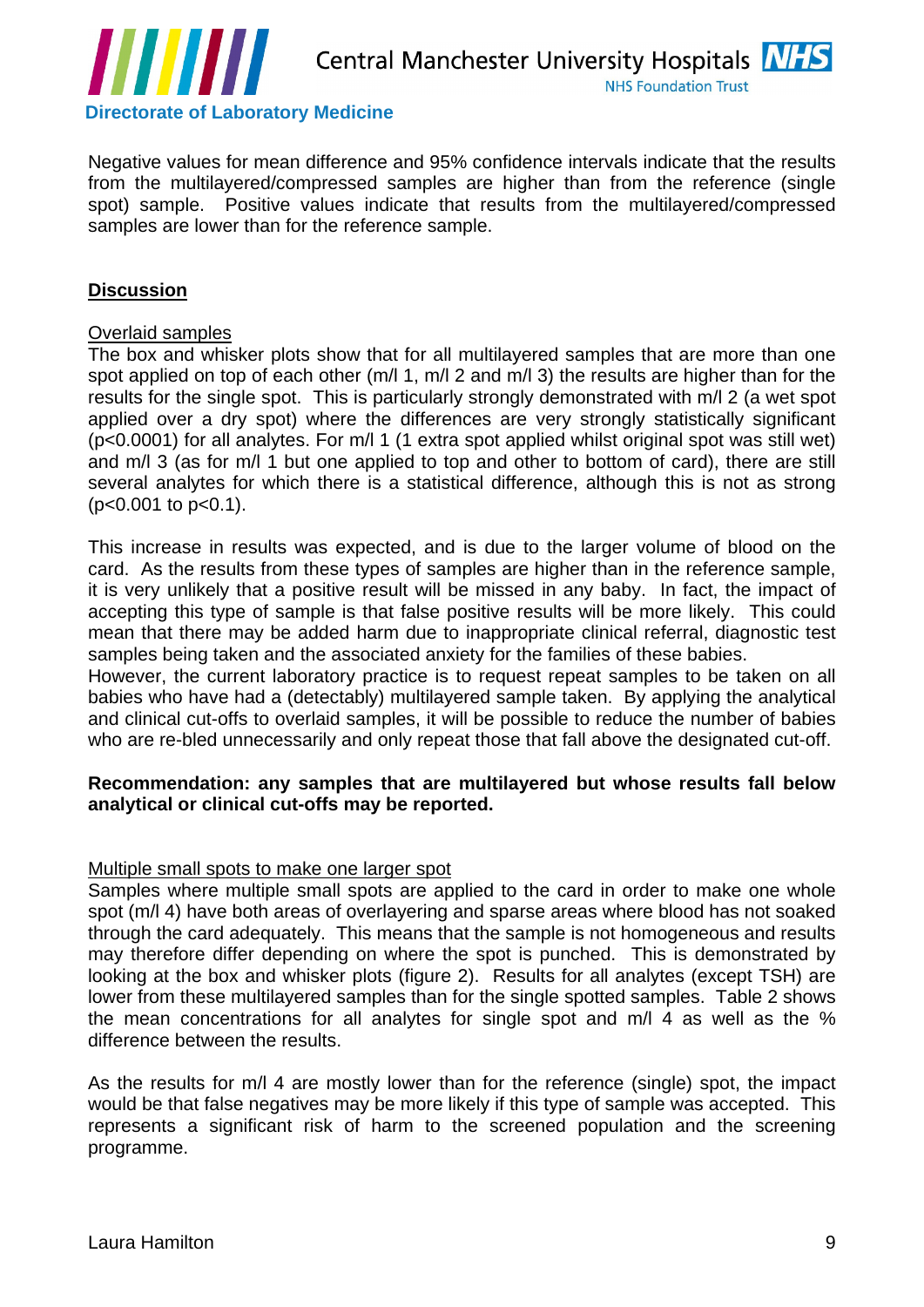

| <i>.</i><br><b>Directorate of Laboratory Medicine</b>                                                                                                                 |                                          |                                                                                                                                 |         |                                                                                                                                                                                                                                                                                                                                                                                                                                                                                                                                                                                                                                              |                                | <b>NHS Foundation Trust</b>     |                             |                         |
|-----------------------------------------------------------------------------------------------------------------------------------------------------------------------|------------------------------------------|---------------------------------------------------------------------------------------------------------------------------------|---------|----------------------------------------------------------------------------------------------------------------------------------------------------------------------------------------------------------------------------------------------------------------------------------------------------------------------------------------------------------------------------------------------------------------------------------------------------------------------------------------------------------------------------------------------------------------------------------------------------------------------------------------------|--------------------------------|---------------------------------|-----------------------------|-------------------------|
| Recommendation: samples made up of several small spots are unacceptable and it<br>is not possible to report results on samples that appear to be multilayered in this |                                          | way - repeat sample required.                                                                                                   |         |                                                                                                                                                                                                                                                                                                                                                                                                                                                                                                                                                                                                                                              |                                |                                 |                             |                         |
|                                                                                                                                                                       |                                          |                                                                                                                                 |         | Table 2: difference and % difference between mean concentrations of single spot and m/l 4 samples.                                                                                                                                                                                                                                                                                                                                                                                                                                                                                                                                           |                                |                                 |                             |                         |
|                                                                                                                                                                       | Spiked<br><b>TSH</b><br>(mU/L)<br>(mU/L) | <b>IRT</b><br><b>TSH</b>                                                                                                        | Phe     | Tyr<br>$\left\lceil \pmod{m}\right\rceil \big  \pmod{L} \big  \pmod{L} \big  \pmod{L} \big  \pmod{L} \big  \pmod{L} \big  \pmod{L} \big  \pmod{L} \big $                                                                                                                                                                                                                                                                                                                                                                                                                                                                                     | C8                             | C10                             | Met                         | Leu/lleu                |
| Single<br>spot<br>mean                                                                                                                                                | 0.87                                     | 9.16<br>73.0                                                                                                                    | 65.3    | 87.9                                                                                                                                                                                                                                                                                                                                                                                                                                                                                                                                                                                                                                         | 0.14                           | 0.22                            | 24.63                       | 242.5                   |
| $m/l$ 4<br>mean                                                                                                                                                       | 0.94<br>8.94                             | 70.1                                                                                                                            | 61.3    | 82.2                                                                                                                                                                                                                                                                                                                                                                                                                                                                                                                                                                                                                                         | 0.12                           | 0.20                            | 23.16                       | 226.4                   |
| Difference                                                                                                                                                            | $-0.22$<br>0.07                          | $-2.9$                                                                                                                          | $-4.0$  | $-5.7$                                                                                                                                                                                                                                                                                                                                                                                                                                                                                                                                                                                                                                       | $-0.02$                        | $-0.02$                         | $-1.47$                     | $-16.1$                 |
| difference                                                                                                                                                            | $-2%$<br>9%                              | -4%                                                                                                                             | -7%     | -7%                                                                                                                                                                                                                                                                                                                                                                                                                                                                                                                                                                                                                                          | -9%                            | -7%                             | -6 %                        | -7%                     |
| compressed samples are likely to produce false negative results.<br>Recommendation: samples that are compressed are unacceptable and it is not                        |                                          |                                                                                                                                 |         | It is very obvious from the box and whisker plots (figure 2) and from the statistical analysis<br>(table 1) that results for compressed samples for all analytes are significantly lower than in<br>single spots (p<0.0001). Table 3 shows the mean concentrations for all analytes for single<br>spot and compressed spots as well as the % difference between the results. These<br>results were 25% lower on average and up to 32% lower for some analytes. This would<br>definitely constitute a significant risk to the patient and the screening programme as<br>possible to report results on these samples - repeat sample required. |                                |                                 |                             |                         |
|                                                                                                                                                                       |                                          |                                                                                                                                 |         | Table 3: difference and % difference between mean concentrations of single spot and compressed samples.                                                                                                                                                                                                                                                                                                                                                                                                                                                                                                                                      |                                |                                 |                             | Leu/                    |
|                                                                                                                                                                       | <b>TSH</b><br>(mU/L)                     | Spiked<br>TSH<br><b>IRT</b><br>$\mathcal{L}$ )   $\frac{\mathcal{L}(\mathsf{mU/L})}{\mathcal{L}(\mathsf{mU/L})}$   (ng/ml)   ۱۳ | Phe     | $\vert$ (µmol/L) $\vert$ (µmol/L)                                                                                                                                                                                                                                                                                                                                                                                                                                                                                                                                                                                                            | C <sub>8</sub><br>$\mu$ mol/L) | C10<br>$\vert$ (µmol/L) $\vert$ | Met<br>$(\mu \text{mol/L})$ | $\vert$ lleu<br>(µmol/L |
| Single spot<br>mean                                                                                                                                                   | 0.87                                     | 9.16<br>73.0                                                                                                                    | 65.3    | 87.9                                                                                                                                                                                                                                                                                                                                                                                                                                                                                                                                                                                                                                         | 0.14                           | 0.22                            |                             | 24.63 242.5             |
| compressed<br>mean                                                                                                                                                    | 0.68                                     | 8.94<br>64.6                                                                                                                    | 44.2    | 59.7                                                                                                                                                                                                                                                                                                                                                                                                                                                                                                                                                                                                                                         | 0.10                           | 0.15                            | 17.83   164.2               |                         |
| Difference                                                                                                                                                            | $-0.19$                                  | $-1.79$<br>$-5.4$                                                                                                               | $-21.1$ | $-28.2$                                                                                                                                                                                                                                                                                                                                                                                                                                                                                                                                                                                                                                      | $-0.04$                        | $-0.07$                         | $-6.8$                      | $-78.3$                 |
| difference                                                                                                                                                            | $-22%$                                   | $-20%$<br>$-12%$                                                                                                                | $-32%$  | $-32%$                                                                                                                                                                                                                                                                                                                                                                                                                                                                                                                                                                                                                                       | $-25%$                         | $-31%$                          | $-28\%$ $-32\%$             |                         |
| Laura Hamilton                                                                                                                                                        |                                          |                                                                                                                                 |         |                                                                                                                                                                                                                                                                                                                                                                                                                                                                                                                                                                                                                                              |                                |                                 |                             | $10^{-7}$               |

#### Compressed samples

## **Recommendation: samples that are compressed are unacceptable and it is not possible to report results on these samples – repeat sample required.**

|                     |         |                                    | Table 5. unleased and 70 unleastle between mean concentrations or single spot and compressed samples.                                                                                                                                                                                                                                                                                                                                                                          |        |         |        |         |               |                 |
|---------------------|---------|------------------------------------|--------------------------------------------------------------------------------------------------------------------------------------------------------------------------------------------------------------------------------------------------------------------------------------------------------------------------------------------------------------------------------------------------------------------------------------------------------------------------------|--------|---------|--------|---------|---------------|-----------------|
|                     | mU/L)   | ∣ Spiked '<br><b>TSH</b><br>(mU/L) | <b>IDT</b><br>$\left(\begin{array}{c c} \mid R\mathsf{T} \mid & \mathsf{Phe} \mid \mathsf{Typ} \mid \mathsf{Jyr} \mid \mathsf{CB} \mid \mathsf{C} \mathsf{10} \mid \mathsf{Met} \mid \mathsf{B} \mid \mathsf{B} \mid \mathsf{B} \mid \mathsf{B} \mid \mathsf{B} \mid \mathsf{B} \mid \mathsf{B} \mid \mathsf{B} \mid \mathsf{B} \mid \mathsf{B} \mid \mathsf{B} \mid \mathsf{B} \mid \mathsf{B} \mid \mathsf{B} \mid \mathsf{B} \mid \mathsf{B} \mid \mathsf{B} \mid \mathsf{$ |        |         |        |         |               | Leu/            |
| Single spot<br>mean | 0.87    | 9.16                               | 73.0                                                                                                                                                                                                                                                                                                                                                                                                                                                                           | 65.3   |         |        | 0.22    | $24.63$ 242.5 |                 |
| compressed<br>mean  | 0.68    | 8.94                               | 64.6                                                                                                                                                                                                                                                                                                                                                                                                                                                                           | 44.2   | 59.7    | 0.10   | 0.15    |               | $17.83$   164.2 |
| Difference          | $-0.19$ | $-1.79$                            | $-5.4$                                                                                                                                                                                                                                                                                                                                                                                                                                                                         |        | $-28.2$ | -0.04  | $-0.07$ |               | $-6.8$ $-78.3$  |
| difference          |         | $-22\%$ $-20\%$                    | $-12%$                                                                                                                                                                                                                                                                                                                                                                                                                                                                         | $-32%$ | $-32%$  | $-25%$ | $-31%$  |               | $-28\%$ $-32\%$ |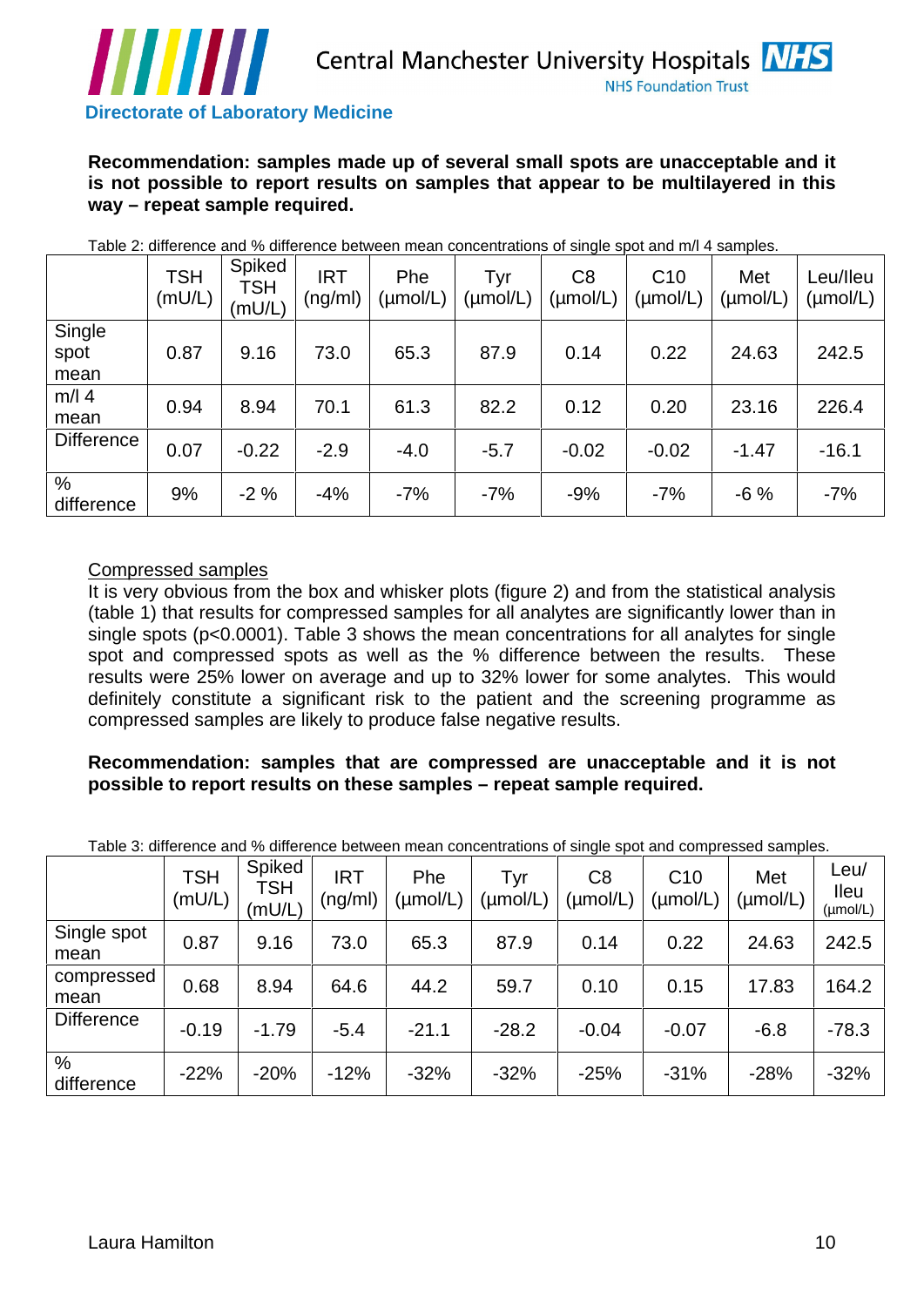

#### Assessment of sample quality

**Example of Laboratory Medicine**<br> **Elections of Laboratory Medicine**<br> **Assessment of Lample multips**<br> **Assessment of Lample multipse**<br> **Assessment of Lample multipse**<br> **Assessment of Lample multipse**<br> **Analysis with Scheri** Currently, the Luminex CardScan is being trialled in the laboratory. This is to remove the subjectivity surrounding the assessment of sample quality which is currently a visual check made by senior scientists. The CardScan measures the transmission of light through the bloodspots and is able to provide information on whether the sample is homogeneous and of adequate volume and can indicate the best spots and areas within the spots to take the best quality samples (punches). As previously mentioned, spot compression in particular is extremely difficult to detect visually and can have a hugely detrimental effect on outcome, so this tool will be invaluable in ensuring that the laboratory is reporting results on valid samples.

#### **Conclusion**

From the results of this study, it is clinically safe to report normal results on samples where the spots appear to be overlaid (i.e. 1 spot directly on top of another) as long as the multilayering is not of the type where several spots have been applied to make up a whole spot. Overlaid samples should still be identified in the laboratory so that the results can be reviewed at the reporting stage and also for audit purposes.

Compressed samples must not be reported; a repeat sample should be requested. If compressing is suspected, the person collecting the sample should be contacted and advised that compressing the sample is forbidden for the reasons stated above.

It must be noted that it can be very difficult to detect compressed and multilayered (in the style of m/l 4) samples by eye in the laboratory and this poses a significant risk to the patient outcome if samples of this type are collected. The Luminex CardScan has the potential to improve detection of multilayered and compressed samples and is currently undergoing evaluation in the laboratory.

## **Glossary**

| Leu/lleu     | Leucine/Isoleucine                              |
|--------------|-------------------------------------------------|
| <b>IRT</b>   | <b>Immunoreactive Trypsin</b>                   |
| <b>MCADD</b> | Medium Chain Acyl Co-A Dehydrogenase Deficiency |
| Met          | Methionine                                      |
| Phe          | Phenylalanine                                   |
| <b>PKU</b>   | Phenylketonuria                                 |
| <b>TSH</b>   | <b>Thyroid Stimulating Hormone</b>              |
| Tyr          | vrosine <sup>-</sup>                            |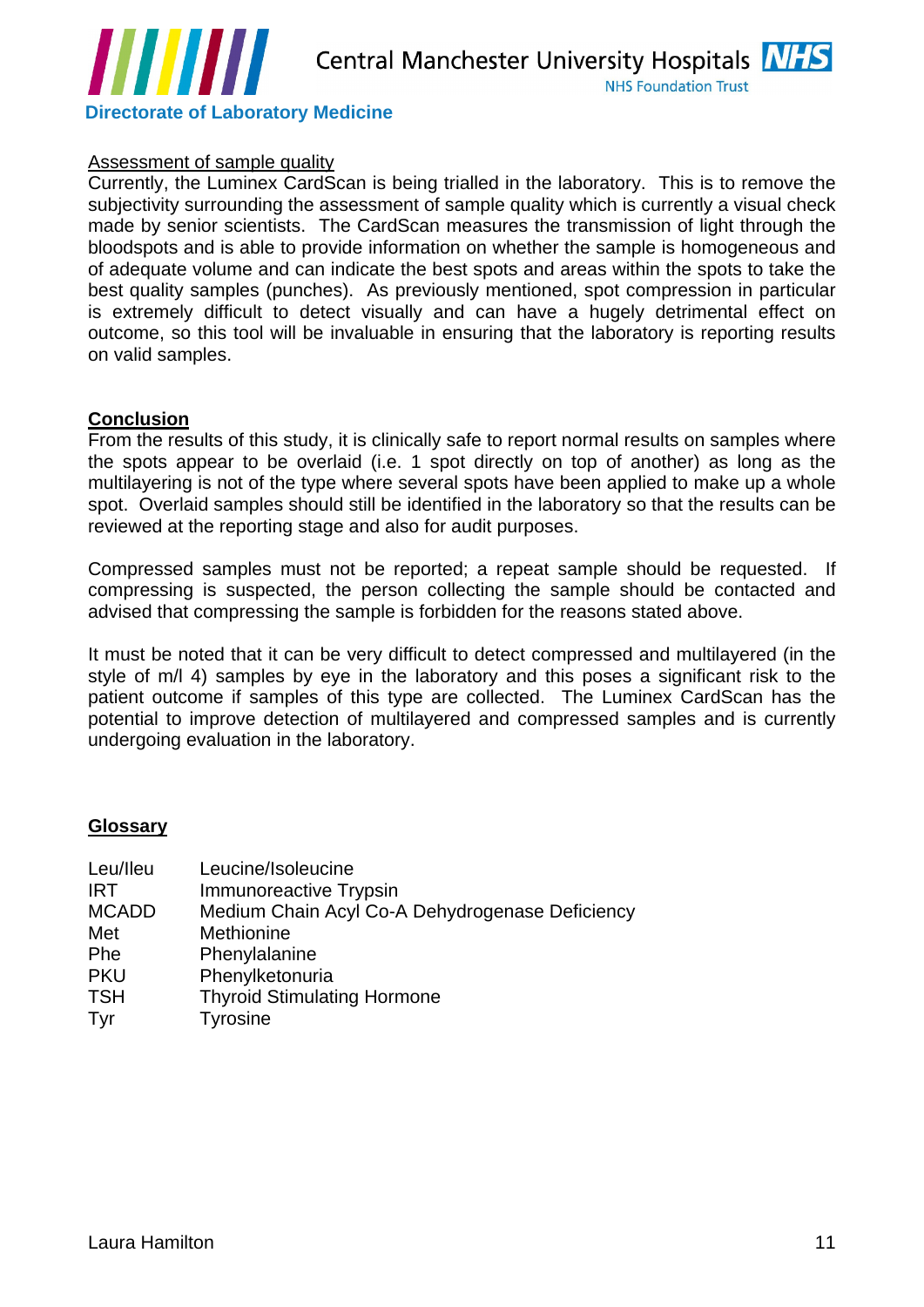



|                                   | ,,,,,,,,,,                                |              |              |                 |                 | <b>NHS Foundation Trust</b> |
|-----------------------------------|-------------------------------------------|--------------|--------------|-----------------|-----------------|-----------------------------|
|                                   | <b>Directorate of Laboratory Medicine</b> |              |              |                 |                 |                             |
|                                   |                                           |              |              |                 |                 |                             |
|                                   | Appendix 1: Raw data                      |              |              |                 |                 |                             |
|                                   |                                           |              |              |                 |                 |                             |
| a. TSH                            |                                           | $m/l$ 1      | $m/l$ 2      |                 |                 |                             |
| replicate                         | single spot<br>0.81                       | 0.79         | 5.52         | $m/l$ 3<br>0.94 | $m/l$ 4<br>1.01 | compressed<br>0.68          |
| $\overline{2}$                    | 0.86                                      | 1.07         | 4.17         | 0.95            | 0.77            | 0.73                        |
| 3 <sup>3</sup>                    | 0.88                                      | 0.99         | 6.42         | 1.00            | 1.09            | 0.72                        |
| $\overline{4}$                    | 0.86                                      | 0.90         | 1.46         | 1.06            | 1.06            | 0.81                        |
| 5 <sup>5</sup>                    | 0.90                                      | 0.95         | 5.69         | 0.93            | 0.86            | 0.70                        |
| 6                                 | 0.89                                      | 1.00         | 4.69         | 1.11            | 0.98            | 0.72                        |
| $\overline{7}$                    | 0.88                                      | 0.99         | 5.73         | 1.20            | 1.12            | 0.61                        |
| 8<br>9                            |                                           | 2.20<br>0.91 | 1.58<br>5.07 | 1.04<br>1.03    | 1.01<br>0.75    | 0.64<br>0.59                |
| 10                                |                                           | 1.00         | 5.12         | 1.12            | 0.77            | 0.62                        |
|                                   |                                           |              |              |                 |                 |                             |
|                                   |                                           |              |              |                 |                 |                             |
|                                   | b. Spiked TSH                             |              |              |                 |                 |                             |
|                                   | replicate   single spot                   | $m/l$ 1      | $m/l$ 2      | $m/l$ 3         |                 | $m/l$ 4 $\vert$ compressed  |
|                                   | 10 <sup>1</sup>                           | 9.37         | 11.2         | 9.25            | 9.1             | 7.02                        |
| $\overline{2}$<br>$\mathbf{3}$    | 8.67                                      | 10.3         | 11.2<br>11.2 | 9.81<br>8.37    | 8.99<br>9.85    | 6.9<br>6.93                 |
| $\overline{4}$                    | 10.4<br>9.61                              | 10.1<br>10.3 | 11.5         | 9.95            | 7.87            | 7.11                        |
| 5 <sup>5</sup>                    | 8.53                                      | 10.6         | 13.1         | 9.49            | 8.03            | 6.36                        |
| 6                                 | 9.07                                      | 9.68         | 11.6         | 9.32            | 8.73            | 7.27                        |
| $\overline{7}$                    | 8.64                                      | 9.39         | 11.7         | 9.09            | 8.63            | 7.35                        |
| 8                                 | 8.41                                      | 10.2         | 9.78         | 9.36            | 9.12            | 8.75                        |
| 9                                 | 8.97                                      | 9.28         | 10.3         | 9.64            | 9.29            | 7.73                        |
| 10                                | 9.33                                      | 10.2         | 11.3         | 10              | 9.82            | 8.31                        |
|                                   |                                           |              |              |                 |                 |                             |
| c. IRT                            |                                           |              |              |                 |                 |                             |
|                                   | replicate   single spot                   | $m/l$ 1      | $m/l$ 2      | $m/l$ 3         |                 | m/l 4   compressed          |
|                                   | 78.4                                      | 81.9         | 99.7         | 75.8            | 62.3            | 58.4                        |
| $\overline{2}$                    | 74.8                                      | 64.8         | 91.6         | 76.2            | 65.6            | 62.6                        |
| 3 <sup>1</sup>                    | 70.5                                      | 58.9         | 74.3         | 76.1            | 74.8            | 61.4                        |
| $\overline{4}$                    | 70.9                                      | 69.5         | 81.1         | 94.7            | 72.8            | 57.5                        |
| 5 <sup>5</sup>                    | 63.0                                      | 66.0         | 79.2         | 82.7            | 76.6            | 63.8                        |
| $6\overline{6}$<br>$\overline{7}$ | 75.4<br>74.6                              | 73.1<br>82.7 | 85.5         | 83.2<br>72.7    | 76.6<br>67.1    | 69.1<br>69.2                |
| 8                                 | 72.7                                      | 69.5         | 83.1<br>88.1 | 67.8            | 66.2            | 66.3                        |
| 9                                 | 74.0                                      | 78.4         | 89.4         | 79.8            | 68.4            | 73.3                        |
| 10                                | 75.5                                      | 77.2         | 83.6         | 73.3            | 70.5            | 64.2                        |
|                                   |                                           |              |              |                 |                 |                             |
|                                   |                                           |              |              |                 |                 |                             |
|                                   |                                           |              |              |                 |                 |                             |
|                                   |                                           |              |              |                 |                 |                             |
|                                   |                                           |              |              |                 |                 |                             |
|                                   |                                           |              |              |                 |                 |                             |
|                                   |                                           |              |              |                 |                 |                             |
|                                   |                                           |              |              |                 |                 |                             |
|                                   |                                           |              |              |                 |                 |                             |
|                                   | Laura Hamilton                            |              |              |                 |                 |                             |

#### b. Spiked TSH

| the contract of the contract of<br>replicate | single spot     | $m/l$ 1 | $m/l$ 2 | $m/l$ 3         | $m/l$ 4 | compressed |
|----------------------------------------------|-----------------|---------|---------|-----------------|---------|------------|
|                                              | 10 <sup>1</sup> | 9.37    | 11.2    | 9.25            | 9.1     | 7.02       |
|                                              | 8.67            | 10.3    | 11.2    | 9.81            | 8.99    | 6.9        |
|                                              | 10.4            | 10.1    | 11.2    | 8.37            | 9.85    | 6.93       |
|                                              | 9.61            | 10.3    | 11.5    | 9.95            | 7.87    | 7.11       |
|                                              | 8.53            | 10.6    | 13.1    | 9.49            | 8.03    | 6.36       |
|                                              | 9.07            | 9.68    | 11.6    | 9.32            | 8.73    | 7.27       |
|                                              | 8.64            | 9.39    | 11.7    | 9.09            | 8.63    | 7.35       |
|                                              | 8.41            | 10.2    | 9.78    | 9.36            | 9.12    | 8.75       |
|                                              | 8.97            | 9.28    | 10.3    | 9.64            | 9.29    | 7.73       |
| 10 <sup>1</sup>                              | 9.33            | 10.2    | 11.3    | 10 <sup>1</sup> | 9.82    | 8.31       |

| c. IRT                                          |             |       |              |         |       |            |
|-------------------------------------------------|-------------|-------|--------------|---------|-------|------------|
| replicate                                       | single spot | m/l 1 | $m/l$ 2      | $m/l$ 3 | m/l 4 | compressed |
|                                                 | 78.4        | 81.9  | 99.7         | 75.8    | 62.3  | 58.4       |
| the contract of the contract of the contract of | 74.8        | 64.8  | 91.6         | 76.2    | 65.6  | 62.6       |
|                                                 | 70.5        | 58.9  | 74.3         | 76.1    | 74.8  | 61.4       |
|                                                 | 70.9        | 69.5  | 04.4<br>01.1 | 94.7    | 72.8  | 57.5       |
|                                                 | 63.0        | 66.0  | 79.2         | 82.7    | 76.6  | 63.8       |
|                                                 | 75.4        | 73.1  | 85.5         | 83.2    | 76.6  | 69.1       |
|                                                 | 74.6        | 82.7  | 83.1         | 72.7    | 67.1  | 69.2       |
|                                                 | 72.7        | 69.5  | 88.1         | 67.8    | 66.2  | 66.3       |
|                                                 | 74.0        | 78.4  | 89.4         | 79.8    | 68.4  | 73.3       |
|                                                 | 75.5        | 77.2  | 83.6         | 73.3    | 70.5  | 64.2       |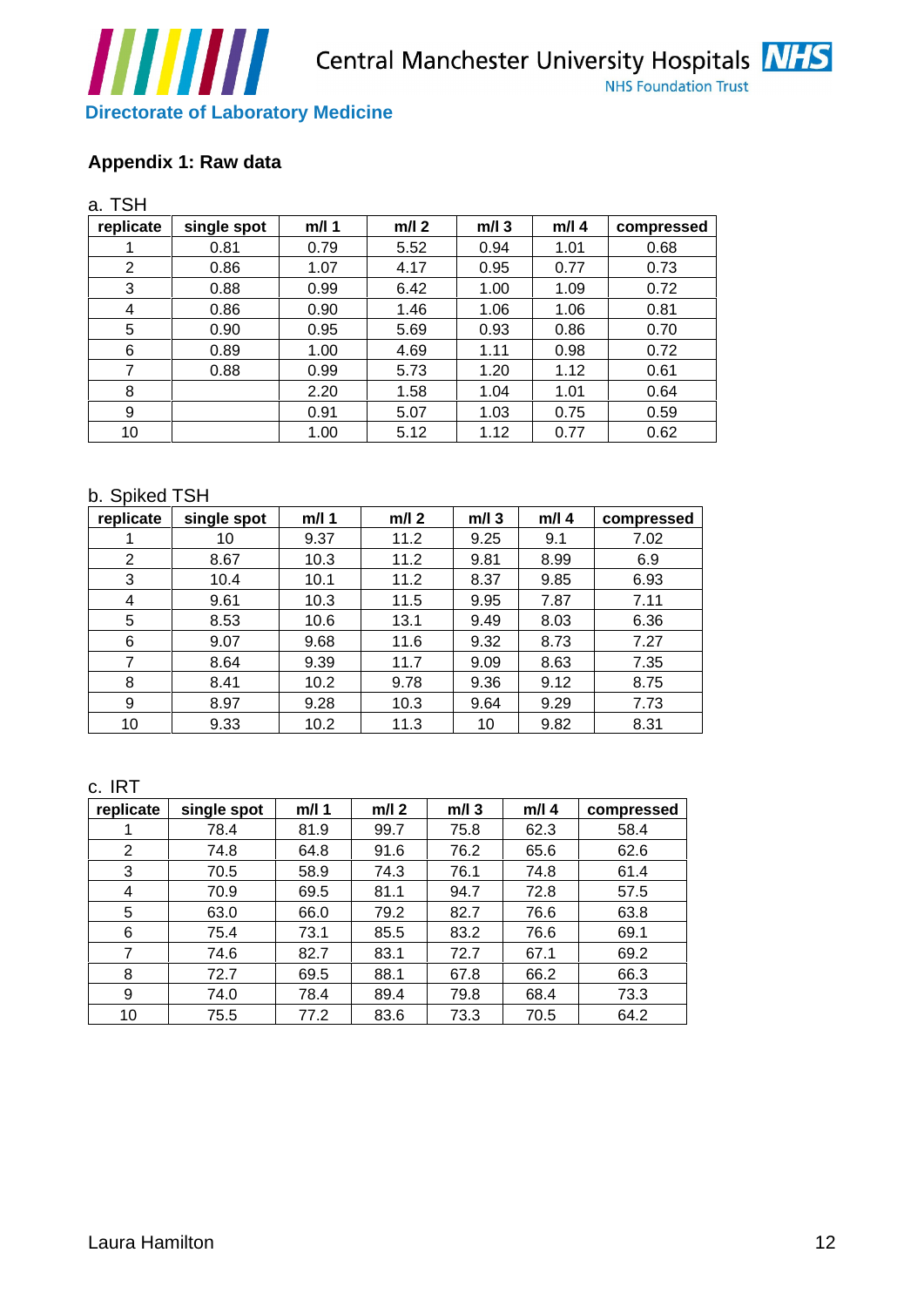

#### d. Phenylalanine

| <b>Directorate of Laboratory Medicine</b><br>$m/l$ 1<br>$m/l$ 2<br>$m/l$ 3<br>m/l 4<br>63.9<br>193<br>62.0<br>64.8<br>46.5<br>61.7<br>213.3<br>57.5<br>49.0<br>$\overline{2}$<br>64.1<br>70.8<br>70.0<br>67.5<br>69.3<br>190.8<br>72.8<br>43.0<br>3 <sup>3</sup><br>61.1<br>65.9<br>40.5<br>71.7<br>180.9<br>61.8<br>$\overline{4}$<br>66.3<br>48.5<br>70.0<br>5 <sup>5</sup><br>68.2<br>164.4<br>61.8<br>69.0<br>59.2<br>225.0<br>69.8<br>43.4<br>6<br>67.1<br>63.0<br>$\overline{7}$<br>244.6<br>73.6<br>59.8<br>44.4<br>65.9<br>70.8<br>182.3<br>62.5<br>8<br>62.3<br>61.9<br>71.8<br>40.6<br>176.6<br>71.5<br>44.2<br>9<br>65.2<br>69.4<br>61.2<br>73.5<br>41.5<br>64.7<br>70.6<br>148.3<br>61.8<br>10<br>$m/l$ 2<br>$m/l$ 4<br>single spot<br>$m/l$ 1<br>$m/l$ 3<br>225.7<br>88.1<br>83.1<br>81.4<br>87.6<br>61.2<br>$\overline{\mathbf{1}}$<br>92.4<br>78.9<br>$\overline{2}$<br>92.3<br>241.6<br>66.5<br>86.9<br>57.7<br>222.8<br>97.1<br>82.1<br>3 <sup>5</sup><br>89.4<br>90.5<br>88.2<br>53.5<br>202.6<br>84.6<br>$\overline{4}$<br>90.5<br>101.4<br>93.2<br>82.1<br>66.0<br>5 <sup>5</sup><br>198.9<br>90.9<br>94.2<br>58.6<br>$6\overline{6}$<br>264.2<br>93.4<br>80.5<br>89.6<br>83.5<br>$\overline{7}$<br>269.2<br>79.6<br>89.7<br>96.9<br>98.0<br>60.8<br>98.7<br>8<br>83.6<br>218.7<br>82.9<br>53.3<br>84.0<br>97.0<br>- 9<br>90.0<br>207.4<br>82.3<br>61.5<br>92.4<br>99.2<br>57.5<br>86.7<br>82.1<br>10<br>96.8<br>181.5<br>single spot<br>$m/l$ 2<br>$m/l$ 3<br>m/l 1<br>0.38<br>0.15<br>0.12<br>0.1<br>0.13<br>0.13<br>$\overline{2}$<br>0.12<br>0.4<br>0.14<br>0.13<br>0.1<br>0.14<br>0.4<br>0.15<br>0.15<br>0.12<br>0.12<br>0.1<br>-3<br>0.38<br>0.14<br>0.11<br>0.16<br>0.09<br>0.15<br>$\overline{4}$<br>0.1<br>0.32<br>0.16<br>$5\overline{)}$<br>0.11<br>0.14<br>0.14<br>0.1<br>0.15<br>0.12<br>6<br>0.46<br>0.13<br>0.13<br>$\overline{7}$<br>0.13<br>0.12<br>0.53<br>0.16<br>0.14<br>0.14<br>0.36<br>0.15<br>0.1<br>8<br>0.13<br>0.12<br>0.13<br>0.1<br>0.33<br>9<br>0.15<br>0.13<br>0.12<br>0.14<br>0.1<br>10<br>0.15<br>0.24<br>0.14<br>0.14<br>0.13<br>single spot<br>$m/l$ 2<br>$m/l$ 3<br>m/l 1<br>0.78<br>0.2<br>0.2<br>0.21<br>0.21<br>0.16<br>0.18<br>$\overline{2}$<br>0.23<br>0.22<br>0.87<br>0.22<br>0.16<br>0.24<br>0.73<br>0.19<br>0.14<br>3 <sup>3</sup><br>0.22<br>0.23<br>0.21<br>0.22<br>0.65<br>0.14<br>0.25<br>$\overline{4}$<br>0.23<br>5 <sup>5</sup><br>0.24<br>0.16<br>0.22<br>0.58<br>0.19<br>0.24<br>0.23<br>0.19<br>0.15<br>6<br>0.22<br>0.21<br>$\overline{1}$<br>$\overline{7}$<br>0.22<br>1.04<br>0.21<br>0.19<br>0.17<br>0.23<br>0.22<br>8<br>0.2<br>0.2<br>0.69<br>0.23<br>0.14<br>0.22<br>0.15<br>0.25<br>0.65<br>0.23<br>9<br>0.21<br>0.23<br>0.21<br>0.13<br>10<br>0.23<br>0.21<br>0.48 | ,,,,,,,,,, |  |  | <b>NHS Foundation Trust</b> |
|-------------------------------------------------------------------------------------------------------------------------------------------------------------------------------------------------------------------------------------------------------------------------------------------------------------------------------------------------------------------------------------------------------------------------------------------------------------------------------------------------------------------------------------------------------------------------------------------------------------------------------------------------------------------------------------------------------------------------------------------------------------------------------------------------------------------------------------------------------------------------------------------------------------------------------------------------------------------------------------------------------------------------------------------------------------------------------------------------------------------------------------------------------------------------------------------------------------------------------------------------------------------------------------------------------------------------------------------------------------------------------------------------------------------------------------------------------------------------------------------------------------------------------------------------------------------------------------------------------------------------------------------------------------------------------------------------------------------------------------------------------------------------------------------------------------------------------------------------------------------------------------------------------------------------------------------------------------------------------------------------------------------------------------------------------------------------------------------------------------------------------------------------------------------------------------------------------------------------------------------------------------------------------------------------------------------------------------------------------------------------------------------------------------------------------------------------------------------------------------------------------------------------------------------------------------------------------------------------------------------------------------------------------------------------------------------------------------------------------------------------------|------------|--|--|-----------------------------|
| compressed<br>compressed<br>C8<br>m/l 4 compressed<br>replicate<br>m/l 4 compressed                                                                                                                                                                                                                                                                                                                                                                                                                                                                                                                                                                                                                                                                                                                                                                                                                                                                                                                                                                                                                                                                                                                                                                                                                                                                                                                                                                                                                                                                                                                                                                                                                                                                                                                                                                                                                                                                                                                                                                                                                                                                                                                                                                                                                                                                                                                                                                                                                                                                                                                                                                                                                                                                   |            |  |  |                             |
| d. Phenylalanine<br>replicate single spot<br>replicate<br>g. C10<br>replicate                                                                                                                                                                                                                                                                                                                                                                                                                                                                                                                                                                                                                                                                                                                                                                                                                                                                                                                                                                                                                                                                                                                                                                                                                                                                                                                                                                                                                                                                                                                                                                                                                                                                                                                                                                                                                                                                                                                                                                                                                                                                                                                                                                                                                                                                                                                                                                                                                                                                                                                                                                                                                                                                         |            |  |  |                             |
|                                                                                                                                                                                                                                                                                                                                                                                                                                                                                                                                                                                                                                                                                                                                                                                                                                                                                                                                                                                                                                                                                                                                                                                                                                                                                                                                                                                                                                                                                                                                                                                                                                                                                                                                                                                                                                                                                                                                                                                                                                                                                                                                                                                                                                                                                                                                                                                                                                                                                                                                                                                                                                                                                                                                                       |            |  |  |                             |
|                                                                                                                                                                                                                                                                                                                                                                                                                                                                                                                                                                                                                                                                                                                                                                                                                                                                                                                                                                                                                                                                                                                                                                                                                                                                                                                                                                                                                                                                                                                                                                                                                                                                                                                                                                                                                                                                                                                                                                                                                                                                                                                                                                                                                                                                                                                                                                                                                                                                                                                                                                                                                                                                                                                                                       |            |  |  |                             |
|                                                                                                                                                                                                                                                                                                                                                                                                                                                                                                                                                                                                                                                                                                                                                                                                                                                                                                                                                                                                                                                                                                                                                                                                                                                                                                                                                                                                                                                                                                                                                                                                                                                                                                                                                                                                                                                                                                                                                                                                                                                                                                                                                                                                                                                                                                                                                                                                                                                                                                                                                                                                                                                                                                                                                       |            |  |  |                             |
| e. Tyrosine<br>Laura Hamilton                                                                                                                                                                                                                                                                                                                                                                                                                                                                                                                                                                                                                                                                                                                                                                                                                                                                                                                                                                                                                                                                                                                                                                                                                                                                                                                                                                                                                                                                                                                                                                                                                                                                                                                                                                                                                                                                                                                                                                                                                                                                                                                                                                                                                                                                                                                                                                                                                                                                                                                                                                                                                                                                                                                         |            |  |  |                             |
|                                                                                                                                                                                                                                                                                                                                                                                                                                                                                                                                                                                                                                                                                                                                                                                                                                                                                                                                                                                                                                                                                                                                                                                                                                                                                                                                                                                                                                                                                                                                                                                                                                                                                                                                                                                                                                                                                                                                                                                                                                                                                                                                                                                                                                                                                                                                                                                                                                                                                                                                                                                                                                                                                                                                                       |            |  |  |                             |
|                                                                                                                                                                                                                                                                                                                                                                                                                                                                                                                                                                                                                                                                                                                                                                                                                                                                                                                                                                                                                                                                                                                                                                                                                                                                                                                                                                                                                                                                                                                                                                                                                                                                                                                                                                                                                                                                                                                                                                                                                                                                                                                                                                                                                                                                                                                                                                                                                                                                                                                                                                                                                                                                                                                                                       |            |  |  |                             |
|                                                                                                                                                                                                                                                                                                                                                                                                                                                                                                                                                                                                                                                                                                                                                                                                                                                                                                                                                                                                                                                                                                                                                                                                                                                                                                                                                                                                                                                                                                                                                                                                                                                                                                                                                                                                                                                                                                                                                                                                                                                                                                                                                                                                                                                                                                                                                                                                                                                                                                                                                                                                                                                                                                                                                       |            |  |  |                             |
|                                                                                                                                                                                                                                                                                                                                                                                                                                                                                                                                                                                                                                                                                                                                                                                                                                                                                                                                                                                                                                                                                                                                                                                                                                                                                                                                                                                                                                                                                                                                                                                                                                                                                                                                                                                                                                                                                                                                                                                                                                                                                                                                                                                                                                                                                                                                                                                                                                                                                                                                                                                                                                                                                                                                                       |            |  |  |                             |
|                                                                                                                                                                                                                                                                                                                                                                                                                                                                                                                                                                                                                                                                                                                                                                                                                                                                                                                                                                                                                                                                                                                                                                                                                                                                                                                                                                                                                                                                                                                                                                                                                                                                                                                                                                                                                                                                                                                                                                                                                                                                                                                                                                                                                                                                                                                                                                                                                                                                                                                                                                                                                                                                                                                                                       |            |  |  |                             |
|                                                                                                                                                                                                                                                                                                                                                                                                                                                                                                                                                                                                                                                                                                                                                                                                                                                                                                                                                                                                                                                                                                                                                                                                                                                                                                                                                                                                                                                                                                                                                                                                                                                                                                                                                                                                                                                                                                                                                                                                                                                                                                                                                                                                                                                                                                                                                                                                                                                                                                                                                                                                                                                                                                                                                       |            |  |  |                             |
|                                                                                                                                                                                                                                                                                                                                                                                                                                                                                                                                                                                                                                                                                                                                                                                                                                                                                                                                                                                                                                                                                                                                                                                                                                                                                                                                                                                                                                                                                                                                                                                                                                                                                                                                                                                                                                                                                                                                                                                                                                                                                                                                                                                                                                                                                                                                                                                                                                                                                                                                                                                                                                                                                                                                                       |            |  |  |                             |
|                                                                                                                                                                                                                                                                                                                                                                                                                                                                                                                                                                                                                                                                                                                                                                                                                                                                                                                                                                                                                                                                                                                                                                                                                                                                                                                                                                                                                                                                                                                                                                                                                                                                                                                                                                                                                                                                                                                                                                                                                                                                                                                                                                                                                                                                                                                                                                                                                                                                                                                                                                                                                                                                                                                                                       |            |  |  |                             |
|                                                                                                                                                                                                                                                                                                                                                                                                                                                                                                                                                                                                                                                                                                                                                                                                                                                                                                                                                                                                                                                                                                                                                                                                                                                                                                                                                                                                                                                                                                                                                                                                                                                                                                                                                                                                                                                                                                                                                                                                                                                                                                                                                                                                                                                                                                                                                                                                                                                                                                                                                                                                                                                                                                                                                       |            |  |  |                             |
|                                                                                                                                                                                                                                                                                                                                                                                                                                                                                                                                                                                                                                                                                                                                                                                                                                                                                                                                                                                                                                                                                                                                                                                                                                                                                                                                                                                                                                                                                                                                                                                                                                                                                                                                                                                                                                                                                                                                                                                                                                                                                                                                                                                                                                                                                                                                                                                                                                                                                                                                                                                                                                                                                                                                                       |            |  |  |                             |
|                                                                                                                                                                                                                                                                                                                                                                                                                                                                                                                                                                                                                                                                                                                                                                                                                                                                                                                                                                                                                                                                                                                                                                                                                                                                                                                                                                                                                                                                                                                                                                                                                                                                                                                                                                                                                                                                                                                                                                                                                                                                                                                                                                                                                                                                                                                                                                                                                                                                                                                                                                                                                                                                                                                                                       |            |  |  |                             |
|                                                                                                                                                                                                                                                                                                                                                                                                                                                                                                                                                                                                                                                                                                                                                                                                                                                                                                                                                                                                                                                                                                                                                                                                                                                                                                                                                                                                                                                                                                                                                                                                                                                                                                                                                                                                                                                                                                                                                                                                                                                                                                                                                                                                                                                                                                                                                                                                                                                                                                                                                                                                                                                                                                                                                       |            |  |  |                             |
|                                                                                                                                                                                                                                                                                                                                                                                                                                                                                                                                                                                                                                                                                                                                                                                                                                                                                                                                                                                                                                                                                                                                                                                                                                                                                                                                                                                                                                                                                                                                                                                                                                                                                                                                                                                                                                                                                                                                                                                                                                                                                                                                                                                                                                                                                                                                                                                                                                                                                                                                                                                                                                                                                                                                                       |            |  |  |                             |
|                                                                                                                                                                                                                                                                                                                                                                                                                                                                                                                                                                                                                                                                                                                                                                                                                                                                                                                                                                                                                                                                                                                                                                                                                                                                                                                                                                                                                                                                                                                                                                                                                                                                                                                                                                                                                                                                                                                                                                                                                                                                                                                                                                                                                                                                                                                                                                                                                                                                                                                                                                                                                                                                                                                                                       |            |  |  |                             |
|                                                                                                                                                                                                                                                                                                                                                                                                                                                                                                                                                                                                                                                                                                                                                                                                                                                                                                                                                                                                                                                                                                                                                                                                                                                                                                                                                                                                                                                                                                                                                                                                                                                                                                                                                                                                                                                                                                                                                                                                                                                                                                                                                                                                                                                                                                                                                                                                                                                                                                                                                                                                                                                                                                                                                       |            |  |  |                             |
|                                                                                                                                                                                                                                                                                                                                                                                                                                                                                                                                                                                                                                                                                                                                                                                                                                                                                                                                                                                                                                                                                                                                                                                                                                                                                                                                                                                                                                                                                                                                                                                                                                                                                                                                                                                                                                                                                                                                                                                                                                                                                                                                                                                                                                                                                                                                                                                                                                                                                                                                                                                                                                                                                                                                                       |            |  |  |                             |
|                                                                                                                                                                                                                                                                                                                                                                                                                                                                                                                                                                                                                                                                                                                                                                                                                                                                                                                                                                                                                                                                                                                                                                                                                                                                                                                                                                                                                                                                                                                                                                                                                                                                                                                                                                                                                                                                                                                                                                                                                                                                                                                                                                                                                                                                                                                                                                                                                                                                                                                                                                                                                                                                                                                                                       |            |  |  |                             |
|                                                                                                                                                                                                                                                                                                                                                                                                                                                                                                                                                                                                                                                                                                                                                                                                                                                                                                                                                                                                                                                                                                                                                                                                                                                                                                                                                                                                                                                                                                                                                                                                                                                                                                                                                                                                                                                                                                                                                                                                                                                                                                                                                                                                                                                                                                                                                                                                                                                                                                                                                                                                                                                                                                                                                       |            |  |  |                             |
|                                                                                                                                                                                                                                                                                                                                                                                                                                                                                                                                                                                                                                                                                                                                                                                                                                                                                                                                                                                                                                                                                                                                                                                                                                                                                                                                                                                                                                                                                                                                                                                                                                                                                                                                                                                                                                                                                                                                                                                                                                                                                                                                                                                                                                                                                                                                                                                                                                                                                                                                                                                                                                                                                                                                                       |            |  |  |                             |
|                                                                                                                                                                                                                                                                                                                                                                                                                                                                                                                                                                                                                                                                                                                                                                                                                                                                                                                                                                                                                                                                                                                                                                                                                                                                                                                                                                                                                                                                                                                                                                                                                                                                                                                                                                                                                                                                                                                                                                                                                                                                                                                                                                                                                                                                                                                                                                                                                                                                                                                                                                                                                                                                                                                                                       |            |  |  |                             |
|                                                                                                                                                                                                                                                                                                                                                                                                                                                                                                                                                                                                                                                                                                                                                                                                                                                                                                                                                                                                                                                                                                                                                                                                                                                                                                                                                                                                                                                                                                                                                                                                                                                                                                                                                                                                                                                                                                                                                                                                                                                                                                                                                                                                                                                                                                                                                                                                                                                                                                                                                                                                                                                                                                                                                       |            |  |  |                             |
|                                                                                                                                                                                                                                                                                                                                                                                                                                                                                                                                                                                                                                                                                                                                                                                                                                                                                                                                                                                                                                                                                                                                                                                                                                                                                                                                                                                                                                                                                                                                                                                                                                                                                                                                                                                                                                                                                                                                                                                                                                                                                                                                                                                                                                                                                                                                                                                                                                                                                                                                                                                                                                                                                                                                                       |            |  |  |                             |
|                                                                                                                                                                                                                                                                                                                                                                                                                                                                                                                                                                                                                                                                                                                                                                                                                                                                                                                                                                                                                                                                                                                                                                                                                                                                                                                                                                                                                                                                                                                                                                                                                                                                                                                                                                                                                                                                                                                                                                                                                                                                                                                                                                                                                                                                                                                                                                                                                                                                                                                                                                                                                                                                                                                                                       |            |  |  |                             |
|                                                                                                                                                                                                                                                                                                                                                                                                                                                                                                                                                                                                                                                                                                                                                                                                                                                                                                                                                                                                                                                                                                                                                                                                                                                                                                                                                                                                                                                                                                                                                                                                                                                                                                                                                                                                                                                                                                                                                                                                                                                                                                                                                                                                                                                                                                                                                                                                                                                                                                                                                                                                                                                                                                                                                       |            |  |  |                             |
|                                                                                                                                                                                                                                                                                                                                                                                                                                                                                                                                                                                                                                                                                                                                                                                                                                                                                                                                                                                                                                                                                                                                                                                                                                                                                                                                                                                                                                                                                                                                                                                                                                                                                                                                                                                                                                                                                                                                                                                                                                                                                                                                                                                                                                                                                                                                                                                                                                                                                                                                                                                                                                                                                                                                                       |            |  |  |                             |
|                                                                                                                                                                                                                                                                                                                                                                                                                                                                                                                                                                                                                                                                                                                                                                                                                                                                                                                                                                                                                                                                                                                                                                                                                                                                                                                                                                                                                                                                                                                                                                                                                                                                                                                                                                                                                                                                                                                                                                                                                                                                                                                                                                                                                                                                                                                                                                                                                                                                                                                                                                                                                                                                                                                                                       |            |  |  |                             |
|                                                                                                                                                                                                                                                                                                                                                                                                                                                                                                                                                                                                                                                                                                                                                                                                                                                                                                                                                                                                                                                                                                                                                                                                                                                                                                                                                                                                                                                                                                                                                                                                                                                                                                                                                                                                                                                                                                                                                                                                                                                                                                                                                                                                                                                                                                                                                                                                                                                                                                                                                                                                                                                                                                                                                       |            |  |  |                             |
|                                                                                                                                                                                                                                                                                                                                                                                                                                                                                                                                                                                                                                                                                                                                                                                                                                                                                                                                                                                                                                                                                                                                                                                                                                                                                                                                                                                                                                                                                                                                                                                                                                                                                                                                                                                                                                                                                                                                                                                                                                                                                                                                                                                                                                                                                                                                                                                                                                                                                                                                                                                                                                                                                                                                                       |            |  |  |                             |
|                                                                                                                                                                                                                                                                                                                                                                                                                                                                                                                                                                                                                                                                                                                                                                                                                                                                                                                                                                                                                                                                                                                                                                                                                                                                                                                                                                                                                                                                                                                                                                                                                                                                                                                                                                                                                                                                                                                                                                                                                                                                                                                                                                                                                                                                                                                                                                                                                                                                                                                                                                                                                                                                                                                                                       |            |  |  |                             |
|                                                                                                                                                                                                                                                                                                                                                                                                                                                                                                                                                                                                                                                                                                                                                                                                                                                                                                                                                                                                                                                                                                                                                                                                                                                                                                                                                                                                                                                                                                                                                                                                                                                                                                                                                                                                                                                                                                                                                                                                                                                                                                                                                                                                                                                                                                                                                                                                                                                                                                                                                                                                                                                                                                                                                       |            |  |  |                             |
|                                                                                                                                                                                                                                                                                                                                                                                                                                                                                                                                                                                                                                                                                                                                                                                                                                                                                                                                                                                                                                                                                                                                                                                                                                                                                                                                                                                                                                                                                                                                                                                                                                                                                                                                                                                                                                                                                                                                                                                                                                                                                                                                                                                                                                                                                                                                                                                                                                                                                                                                                                                                                                                                                                                                                       |            |  |  |                             |
|                                                                                                                                                                                                                                                                                                                                                                                                                                                                                                                                                                                                                                                                                                                                                                                                                                                                                                                                                                                                                                                                                                                                                                                                                                                                                                                                                                                                                                                                                                                                                                                                                                                                                                                                                                                                                                                                                                                                                                                                                                                                                                                                                                                                                                                                                                                                                                                                                                                                                                                                                                                                                                                                                                                                                       |            |  |  |                             |
|                                                                                                                                                                                                                                                                                                                                                                                                                                                                                                                                                                                                                                                                                                                                                                                                                                                                                                                                                                                                                                                                                                                                                                                                                                                                                                                                                                                                                                                                                                                                                                                                                                                                                                                                                                                                                                                                                                                                                                                                                                                                                                                                                                                                                                                                                                                                                                                                                                                                                                                                                                                                                                                                                                                                                       |            |  |  |                             |
|                                                                                                                                                                                                                                                                                                                                                                                                                                                                                                                                                                                                                                                                                                                                                                                                                                                                                                                                                                                                                                                                                                                                                                                                                                                                                                                                                                                                                                                                                                                                                                                                                                                                                                                                                                                                                                                                                                                                                                                                                                                                                                                                                                                                                                                                                                                                                                                                                                                                                                                                                                                                                                                                                                                                                       |            |  |  |                             |
|                                                                                                                                                                                                                                                                                                                                                                                                                                                                                                                                                                                                                                                                                                                                                                                                                                                                                                                                                                                                                                                                                                                                                                                                                                                                                                                                                                                                                                                                                                                                                                                                                                                                                                                                                                                                                                                                                                                                                                                                                                                                                                                                                                                                                                                                                                                                                                                                                                                                                                                                                                                                                                                                                                                                                       |            |  |  |                             |
|                                                                                                                                                                                                                                                                                                                                                                                                                                                                                                                                                                                                                                                                                                                                                                                                                                                                                                                                                                                                                                                                                                                                                                                                                                                                                                                                                                                                                                                                                                                                                                                                                                                                                                                                                                                                                                                                                                                                                                                                                                                                                                                                                                                                                                                                                                                                                                                                                                                                                                                                                                                                                                                                                                                                                       |            |  |  |                             |
|                                                                                                                                                                                                                                                                                                                                                                                                                                                                                                                                                                                                                                                                                                                                                                                                                                                                                                                                                                                                                                                                                                                                                                                                                                                                                                                                                                                                                                                                                                                                                                                                                                                                                                                                                                                                                                                                                                                                                                                                                                                                                                                                                                                                                                                                                                                                                                                                                                                                                                                                                                                                                                                                                                                                                       |            |  |  |                             |
|                                                                                                                                                                                                                                                                                                                                                                                                                                                                                                                                                                                                                                                                                                                                                                                                                                                                                                                                                                                                                                                                                                                                                                                                                                                                                                                                                                                                                                                                                                                                                                                                                                                                                                                                                                                                                                                                                                                                                                                                                                                                                                                                                                                                                                                                                                                                                                                                                                                                                                                                                                                                                                                                                                                                                       |            |  |  |                             |
|                                                                                                                                                                                                                                                                                                                                                                                                                                                                                                                                                                                                                                                                                                                                                                                                                                                                                                                                                                                                                                                                                                                                                                                                                                                                                                                                                                                                                                                                                                                                                                                                                                                                                                                                                                                                                                                                                                                                                                                                                                                                                                                                                                                                                                                                                                                                                                                                                                                                                                                                                                                                                                                                                                                                                       |            |  |  |                             |
|                                                                                                                                                                                                                                                                                                                                                                                                                                                                                                                                                                                                                                                                                                                                                                                                                                                                                                                                                                                                                                                                                                                                                                                                                                                                                                                                                                                                                                                                                                                                                                                                                                                                                                                                                                                                                                                                                                                                                                                                                                                                                                                                                                                                                                                                                                                                                                                                                                                                                                                                                                                                                                                                                                                                                       |            |  |  |                             |
|                                                                                                                                                                                                                                                                                                                                                                                                                                                                                                                                                                                                                                                                                                                                                                                                                                                                                                                                                                                                                                                                                                                                                                                                                                                                                                                                                                                                                                                                                                                                                                                                                                                                                                                                                                                                                                                                                                                                                                                                                                                                                                                                                                                                                                                                                                                                                                                                                                                                                                                                                                                                                                                                                                                                                       |            |  |  |                             |
|                                                                                                                                                                                                                                                                                                                                                                                                                                                                                                                                                                                                                                                                                                                                                                                                                                                                                                                                                                                                                                                                                                                                                                                                                                                                                                                                                                                                                                                                                                                                                                                                                                                                                                                                                                                                                                                                                                                                                                                                                                                                                                                                                                                                                                                                                                                                                                                                                                                                                                                                                                                                                                                                                                                                                       |            |  |  |                             |

## e. Tyrosine

| replicate | single spot | $m/l$ 1 | $m/l$ 2 | m/l 3 | $m/l$ 4          | compressed |
|-----------|-------------|---------|---------|-------|------------------|------------|
|           | 81.4        | 87.6    | 225.7   | 88.1  | 83.1             | 61.2       |
|           | 86.9        | 92.3    | 241.6   | 92.4  | 78.9             | 66.5       |
|           | 89.4        | 90.5    | 222.8   | 97.1  | 82.1             | 57.7       |
|           | 90.5        | 101.4   | 202.6   | 84.6  | 88.2             | 53.5       |
|           | 90.9        | 94.2    | 198.9   | 93.2  | 82.1             | 66.0       |
|           | 89.6        | 83.5    | 264.2   | 93.4  | 80.5             | 58.6       |
|           | 89.7        | 96.9    | 269.2   | 98.0  | 79.6             | 60.8       |
|           | 83.6        | 84.0    | 218.7   | 98.7  | 82.9             | 53.3       |
|           | 90.0        | 92.4    | 207.4   | 97.0  | 82.3             | 61.5       |
|           | 86.7        | 96.8    | 181.5   | 99.2  | $\Omega$<br>04.1 | 57.5       |

# f. C8

| replicate | single spot | m/l 1 | $m/l$ 2 | $m/l$ 3 | $m/l$ 4 | compressed |
|-----------|-------------|-------|---------|---------|---------|------------|
|           | 0.13        | 0.13  | 0.38    | 0.15    | 0.12    | 0.1        |
|           | 0.14        | 0.12  | 0.4     | 0.14    | 0.13    | 0.1        |
|           | 0.12        | 0.15  | 0.4     | 0.15    | 0.12    | 0.1        |
|           | 0.15        | 0.16  | 0.38    | 0.14    | 0.11    | 0.09       |
|           | 0.14        | 0.14  | 0.32    | 0.16    | 0.11    | 0.1        |
|           | 0.13        | 0.13  | 0.46    | 0.15    | 0.12    | 0.1        |
|           | 0.14        | 0.14  | 0.53    | 0.16    | 0.13    | 0.12       |
|           | 0.13        | 0.12  | 0.36    | 0.15    | 0.13    | 0.1        |
|           | 0.14        | 0.15  | 0.33    | 0.13    | 0.12    | 0.1        |
|           | 0.13        | 0.15  | 0.24    | 0.14    | 0.14    | 0.1        |

| <u>g. C10</u> |             |       |         |         |         |            |
|---------------|-------------|-------|---------|---------|---------|------------|
| replicate     | single spot | m/l 1 | $m/l$ 2 | $m/l$ 3 | $m/l$ 4 | compressed |
|               | 0.2         | 0.21  | 0.78    | 0.21    | 0.2     | 0.16       |
|               | 0.23        | 0.22  | 0.87    | 0.22    | 0.18    | 0.16       |
|               | 0.22        | 0.23  | 0.73    | 0.24    | 0.19    | 0.14       |
|               | 0.23        | 0.25  | 0.65    | 0.21    | 0.22    | 0.14       |
|               | 0.22        | 0.24  | 0.58    | 0.24    | 0.19    | 0.16       |
|               | 0.22        | 0.21  |         | 0.23    | 0.19    | 0.15       |
|               | 0.23        | 0.22  | 1.04    | 0.21    | 0.19    | 0.17       |
|               | 0.2         | 0.2   | 0.69    | 0.23    | 0.22    | 0.14       |
|               | 0.21        | 0.25  | 0.65    | 0.23    | 0.22    | 0.15       |
| $10-1$        | 0.21        | 0.23  | 0.48    | 0.23    | 0.21    | 0.13       |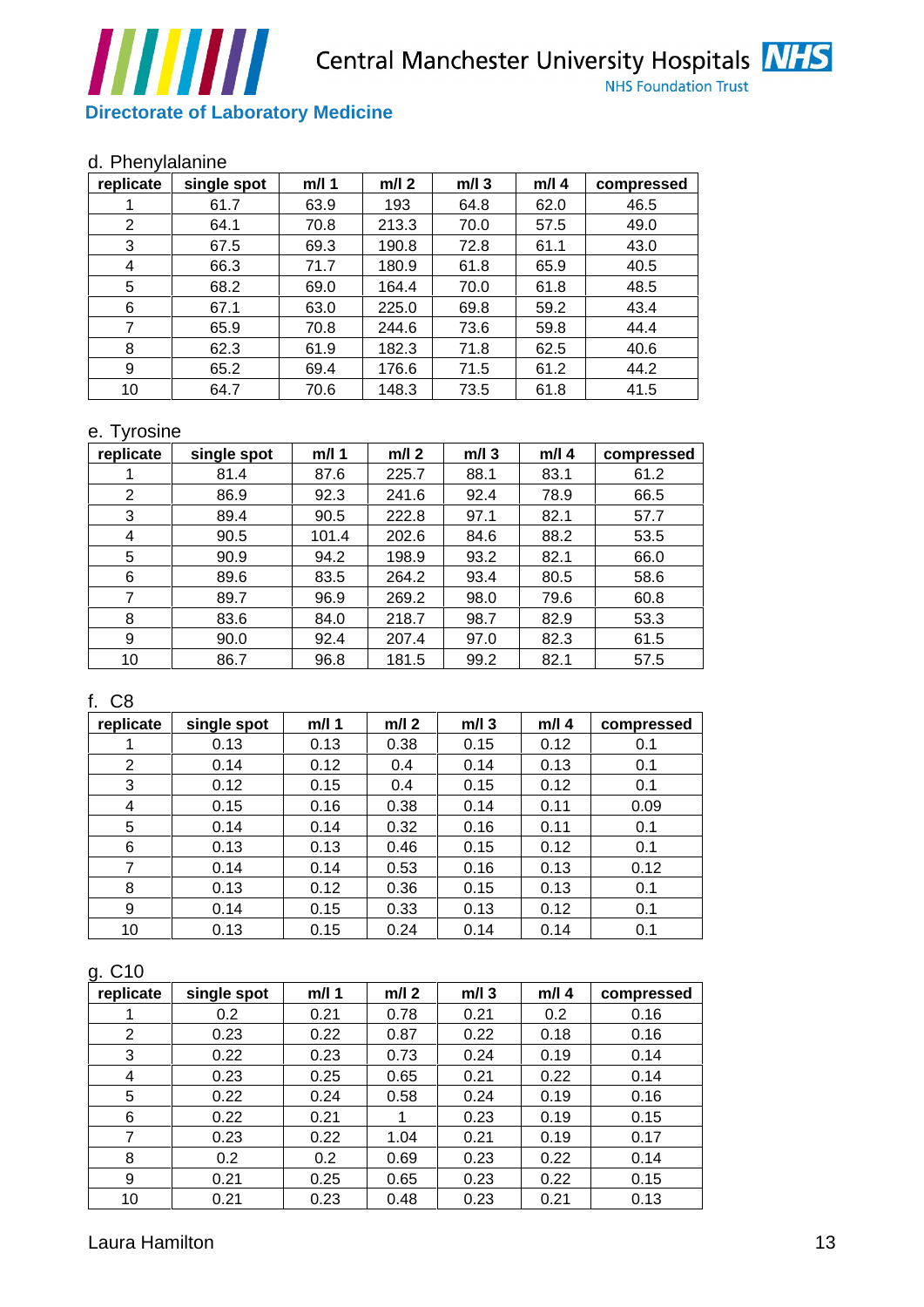

# **Appendix 2: Data for box and whisker plots**

|                                                                                                                   | ,,,,,,,,,                                  |              |                |         |              | <b>NHS Foundation Trust</b> |
|-------------------------------------------------------------------------------------------------------------------|--------------------------------------------|--------------|----------------|---------|--------------|-----------------------------|
|                                                                                                                   | <b>Directorate of Laboratory Medicine</b>  |              |                |         |              |                             |
|                                                                                                                   |                                            |              |                |         |              |                             |
|                                                                                                                   | Appendix 2: Data for box and whisker plots |              |                |         |              |                             |
|                                                                                                                   |                                            |              |                |         |              |                             |
| a. TSH                                                                                                            |                                            |              |                |         |              |                             |
|                                                                                                                   | single spot                                | $m/l$ 1      | $m/l$ 2        | $m/l$ 3 | $m/l$ 4      | compressed                  |
| min                                                                                                               | 0.81                                       | 0.79         | 1.46           | 0.93    | 0.75         | 0.59                        |
| 1st                                                                                                               |                                            |              |                |         |              |                             |
| quartile                                                                                                          | 0.86                                       | 0.92         | 4.30           | 0.96    | 0.79         | 0.63                        |
| median                                                                                                            | 0.88                                       | 0.99         | 5.10           | 1.04    | 1.00         | 0.69                        |
| 3rd<br>quartile                                                                                                   | 0.89                                       | 1.00         | 5.65           | 1.10    | 1.05         | 0.72                        |
| max                                                                                                               | 0.90                                       | 2.20         | 6.42           | 1.20    | 1.12         | 0.81                        |
|                                                                                                                   |                                            |              |                |         |              |                             |
| b. Spiked TSH                                                                                                     |                                            |              |                |         |              |                             |
|                                                                                                                   | single spot                                | $m/l$ 1      | $m/l$ 2        | $m/l$ 3 | $m/l$ 4      | compressed                  |
| min                                                                                                               | 8.41                                       | 9.28         | 9.78           | 8.37    | 7.87         | 6.36                        |
| 1st<br>quartile                                                                                                   | 8.65                                       | 9.46         | 11.20          | 9.27    | 8.66         | 6.95                        |
| median                                                                                                            | 9.02                                       | 10.15        | 11.25          | 9.43    | 9.05         | 7.19                        |
| 3rd                                                                                                               |                                            |              |                |         |              |                             |
| quartile                                                                                                          | 9.54                                       | 10.28        | 11.58          | 9.77    | 9.25         | 7.64                        |
| max                                                                                                               | 10.40                                      | 10.60        | 13.10          | 10.00   | 9.85         | 8.75                        |
|                                                                                                                   |                                            |              |                |         |              |                             |
| c. IRT                                                                                                            |                                            |              |                |         |              |                             |
|                                                                                                                   | single spot   m/l 1                        |              | $m/l$ 2        | $m/l$ 3 | $m/l$ 4      | compressed                  |
| min<br>1st                                                                                                        | 63.0                                       | 58.9         | 74.3           | 67.8    | 62.3         | 57.5                        |
| quartile                                                                                                          | 71.35                                      | 66.875       | 81.6           | 73.925  | 66.425       | 61.7                        |
| median                                                                                                            | 74.3                                       | 71.3         | 84.6           | 76.2    | 69.5         | 64.0                        |
| 3rd                                                                                                               |                                            |              |                |         |              |                             |
| quartile                                                                                                          | 75.25                                      | 78.1         | 89.075         | 81.975  | 74.3<br>76.6 | 68.4                        |
| max                                                                                                               | 78.4                                       | 82.7         | 99.7           | 94.7    |              | 73.3                        |
| d. Phenylalanine                                                                                                  |                                            |              |                |         |              |                             |
|                                                                                                                   | single spot                                | $m/l$ 1      | $m/l$ 2        | $m/l$ 3 | $m/l$ 4      | compressed                  |
|                                                                                                                   | 61.7                                       | 61.9         | 148.3          | 61.8    | 57.5         | 40.5                        |
| $\frac{min}{1st}$                                                                                                 |                                            |              |                |         |              |                             |
| quartile                                                                                                          | 64.3                                       | 65.2         | 177.7          | 69.9    | 60.1         | 41.9                        |
| median                                                                                                            | 65.6                                       | 69.4         | 186.6          | 70.8    | 61.5         | 43.8                        |
| 3rd<br>quartile                                                                                                   | 66.9                                       | 70.8         | 208.2          | 72.6    | 62.0         | 46.0                        |
| max                                                                                                               | 68.2                                       | 71.7         | 244.6          | 73.6    | 65.9         | 49.0                        |
|                                                                                                                   |                                            |              |                |         |              |                             |
| e. Tyrosine                                                                                                       |                                            |              |                |         |              |                             |
|                                                                                                                   | single spot                                | $m/l$ 1      | $m/l$ 2        | $m/l$ 3 | $m/l$ 4      | compressed                  |
| $\begin{array}{ c c }\n \hline \text{min} & \text{min} \\  \hline \text{1st} & \text{min} \\  \hline \end{array}$ | 81.4                                       | 83.5         | 181.5          | 84.6    | 78.9         | 53.3                        |
|                                                                                                                   |                                            |              |                |         |              |                             |
| quartile                                                                                                          | 86.8<br>89.5                               | 88.3<br>92.4 | 203.8<br>220.8 | 92.6    | 80.9         | 57.6<br>59.7                |
| median<br>3rd                                                                                                     |                                            |              |                | 95.2    | 82.1         |                             |
| quartile                                                                                                          | 89.9                                       | 96.2         | 237.6          | 97.8    | 82.8         | 61.4                        |
| max                                                                                                               | 90.9                                       | 101.4        | 269.2          | 99.2    | 88.2         | 66.5                        |
|                                                                                                                   |                                            |              |                |         |              |                             |
|                                                                                                                   |                                            |              |                |         |              |                             |
|                                                                                                                   |                                            |              |                |         |              |                             |
| Laura Hamilton                                                                                                    |                                            |              |                |         |              |                             |

#### b. Spiked TSH

|                                    | $\_$ single spot | m/l   | $m/l$ 2 | $m/l$ 3 | m/l 4 | compressed |
|------------------------------------|------------------|-------|---------|---------|-------|------------|
| min                                |                  | 9.28  | 9.78    | 8.37    | 7.87  | 6.36       |
| 1st                                |                  |       |         |         |       |            |
| quartile                           | 8.65             | 9.46  | 11.20   | 9.27    | 8.66  | 6.95       |
|                                    | 9.02             | 10.15 | 11.25   | 9.43    | 9.05  | 7.19       |
| $\frac{\text{median}}{\text{3rd}}$ |                  |       |         |         |       |            |
| quartile                           | 9.54             | 10.28 | 11.58   | 9.77    | 9.25  | 7.64       |
| max                                | 10.40            | 10.60 | 13.10   | 10.00   | 9.85  | 8.75       |

| c. IRT   |                     |        |         |             |         |                                             |
|----------|---------------------|--------|---------|-------------|---------|---------------------------------------------|
|          | single spot   m/l 1 |        | $m/l$ 2 | $m/l$ 3     | $m/l$ 4 | compressed                                  |
| min      | 63.0                | 58.9   | 74.3    | 67.8        | 62.3    | 57.5                                        |
| 1st      |                     |        |         |             |         |                                             |
| quartile | 71.35               | 66.875 | 81.6    | 73.925      | 66.425  | 61.7<br>the contract of the contract of the |
| median   | 74.3                | 71.3   | 84.6    | 700<br>70.Z | 69.5    | 64.0                                        |
| 3rd      |                     |        |         |             |         |                                             |
| quartile | 75.25               | 78.1   | 89.075  | 81.975      | 74.3    | 68.4                                        |
| max      | 78.4                | 82.7   | 99.7    | 047<br>יי⊤י | 76.6    | 73.3                                        |

#### d. Phenylalanine

|                                            | single spot | m/l 1 | $m/l$ 2       | $m/l$ 3 | $m/l$ 4 | compressed |
|--------------------------------------------|-------------|-------|---------------|---------|---------|------------|
|                                            | 61.7        | 61.9  | 148.3         | 61.8    | 57.5    | 40.5       |
| ∣ min<br>the control of the control of the |             |       |               |         |         |            |
| 1st                                        |             |       |               |         |         |            |
| quartile                                   | 64.3        | 65.2  | 1777<br>.     | 69.9    | 60.1    | 41.9       |
| median                                     | 65.6        | 69.4  | 1000<br>100.0 | 70.8    | 61.5    | 43.8       |
| 3rd                                        |             |       |               |         |         |            |
| quartile                                   | 66.9        | 70.8  | 208.2         | 72.6    | 62.0    | 46.0       |
| $\mathsf{max}$                             | 68.2        | 71.7  | 244.6         | 73.6    | 65.9    | 49.0       |

| e. Tyrosine                              |             |       |         |         |         |            |
|------------------------------------------|-------------|-------|---------|---------|---------|------------|
|                                          | single spot | m/l   | $m/l$ 2 | $m/l$ 3 | $m/l$ 4 | compressed |
| min<br>and the control of the control of | 81.4        | 83.5  | 181.5   | 84.6    | 78.9    | 53.3       |
| 1st                                      |             |       |         |         |         |            |
| quartile                                 | 86.8        | 88.3  | 203.8   | 92.6    | 80.9    | 57.6       |
| median                                   | 89.5        | 92.4  | 220.8   | 95.2    | 82.1    | 59.7       |
| 3rd                                      |             |       |         |         |         |            |
| quartile                                 | 89.9        | 96.2  | 237.6   | 97.8    | 82.8    | 61.4       |
| max                                      | 90.9        | 101.4 | 269.2   | 99.2    | 88.2    | 66.5       |